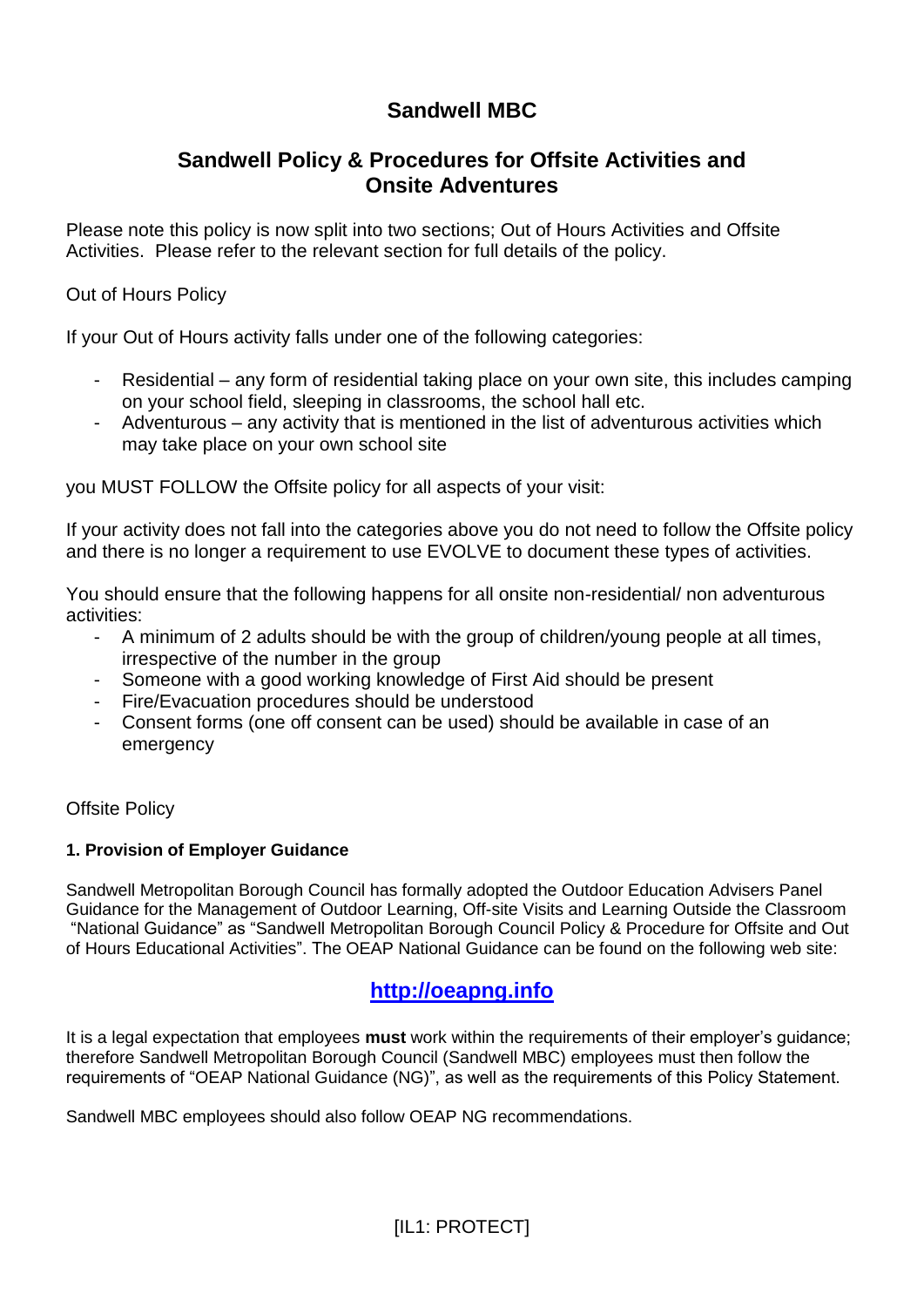Where another employer (such as the Governing Body of a Voluntary Aided school) wishes to opt into Sandwell MBC guidance, systems and processes for supporting and monitoring LOtC activities, they should produce a policy statement that makes this clear and sign a Service Level Agreement with the Educational Visits Team.

Where a Sandwell MBC employee commissions LOtC activity, they must ensure that such commissioned agent has either:

1. adopted Sandwell MBC or OEAP National Guidance

**or**

2. have systems and procedures in place where the standards are not less than those required by OEAP National Guidance.

## **2. Scope and Remit**

The OEAP NG document "*[Basic Essentials](http://oeapng.info/downloads/all-documents/)* **–** *Status, Remit and Rationale***"** clarifies the range of employees whose work requires them to use the guidance. In summary, it applies to employees whose work involves any one of the following:

- direct supervision of young people undertaking experiences beyond the boundary of their normal operational base;
- direct supervision of young people undertaking experiences that fall within the remit of Learning Outside the Classroom;
- facilitating experiences for young people undertaking experiences beyond the boundary of their normal operational base;
- deploying staff who will supervise or facilitate experiences of or for young people undertaking experiences beyond the boundary of their normal operational base;

This applies regardless of whether or not the activities take place within or outside of normal working hours, including weekends and holiday periods.

For a more expansive explanation of legal expectations, all users of the guidance are strongly recommended to read the OEAP NG document: *["Underpinning Legal Framework](http://oeapng.info/downloads/all-documents/) and Duty of Care".*

## **3. Activities NOT covered by this policy**

**The following activities are not covered by this part of the policy:**

- **On-site Out of Hours activities – please refer to the separate section of the policy entitled Out of Hours Activities.**
- **Transition Days that take place at other schools or colleges and also university open days. These should be classed as alternative provision and should be risk assessed and managed under your transitional policy.**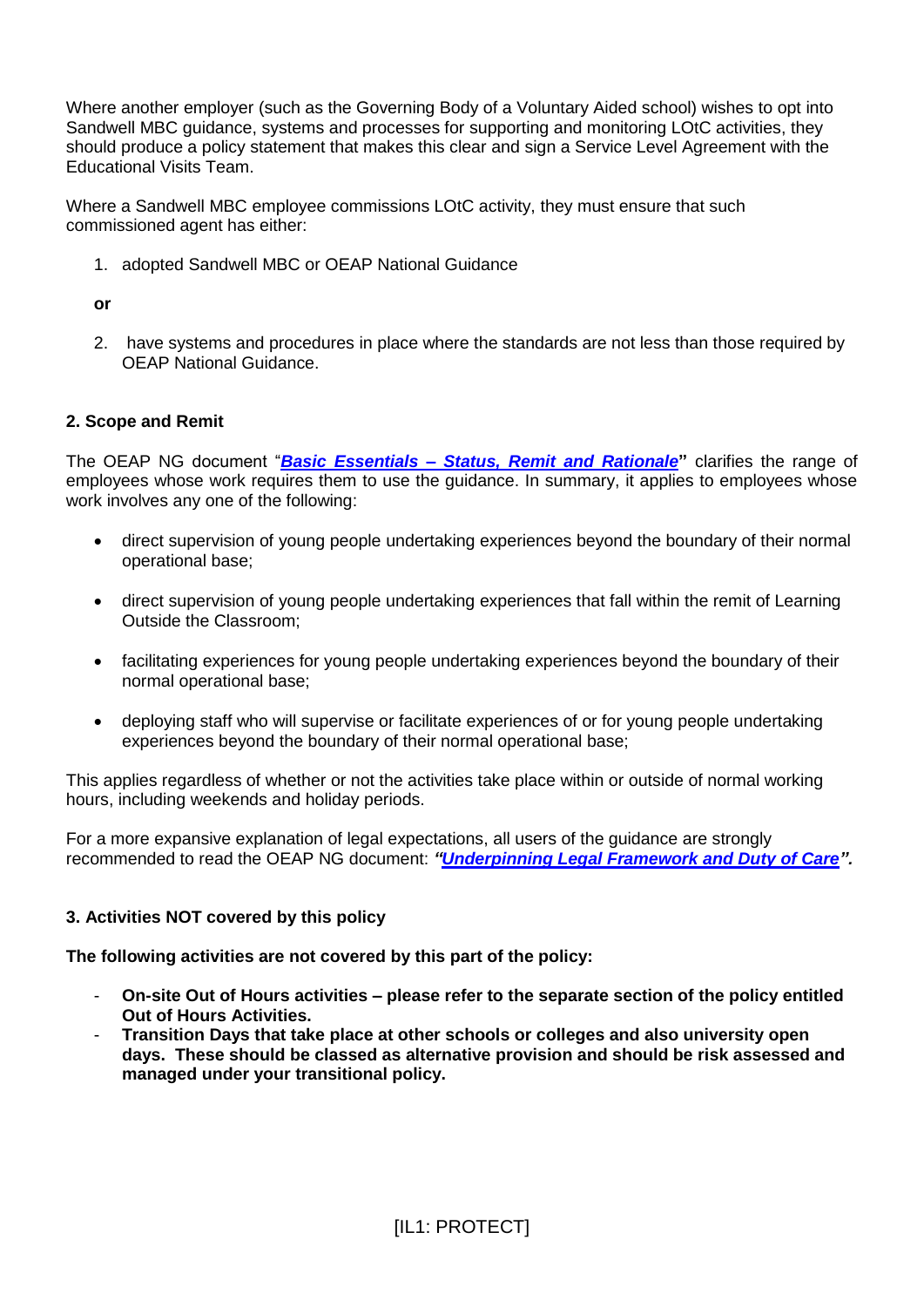## **4. Ensuring Understanding of Basic Requirements**

As an employer, Sandwell MBC is required to ensure that its employees are provided with

- appropriate guidance relating to visits and LOtC activity;
- employer-led training courses to support the guidance to ensure that it is understood;
- suitable systems and processes to ensure that those trained are kept updated;
- access to advice, support and further training from appointed Advisers that have proven expertise and professional understanding of the guidance, the training and expectations set by current good practice.

The appropriate guidance for the management of outdoor learning and LOtC in Sandwell MBC is the OEAP National Guidance web site.

The relevant training courses in Sandwell MBC are:

- 1. Sandwell MBC Educational Visit Coordinator (EVC) Training all Sandwell MBC Children's Services establishments are required to have a current, Sandwell trained EVC in post.
- 2. Sandwell MBC Educational Visit Coordinator (EVC) Revalidation Training all Sandwell MBC Children's Services establishments are required to ensure that their EVC undertakes a formal revalidation from time to time.
- 3. Sandwell MBC Visit Leader Training this course is mandatory for all those that lead offsite visits Currently there is no **revalidation** requirement. However, to meet LOtC guidance requirements regarding leader competence, leaders must be current in their knowledge of expectations of good practice, so update refresher training **is strongly recommended**.

For the purposes of day-to-day updating of information, Sandwell MBC EVCs and Visit / Activity Leaders are directed to the posting of *"EVC Information Updates*" (which include information on how to access the relevant courses) available on the following web link:

#### [www.sandwellvisits.org](http://www.sandwellvisits.org/) uk

Where an employee experiences problems with finding the material they are looking for, or requires clarification or further help and guidance, they should contact their establishment's Educational Visits Coordinator (EVC), or the Adviser nominated by their employer.

The nominated Advisers in Sandwell Metropolitan Borough Council are:

Aileen Barlow **and** Christina Grange Telephone: 0121 569 8152 Telephone: 0121 569 8152 Mobile Number: 07920 757479 Mobile Number: 07767 311497

E-mail: **[aileen\\_barlow@sandwell.gov.uk](mailto:aileen_barlow@sandwell.gov.uk) [christina\\_grange@sandwell.gov.uk](mailto:christina_grange@sandwell.gov.uk)**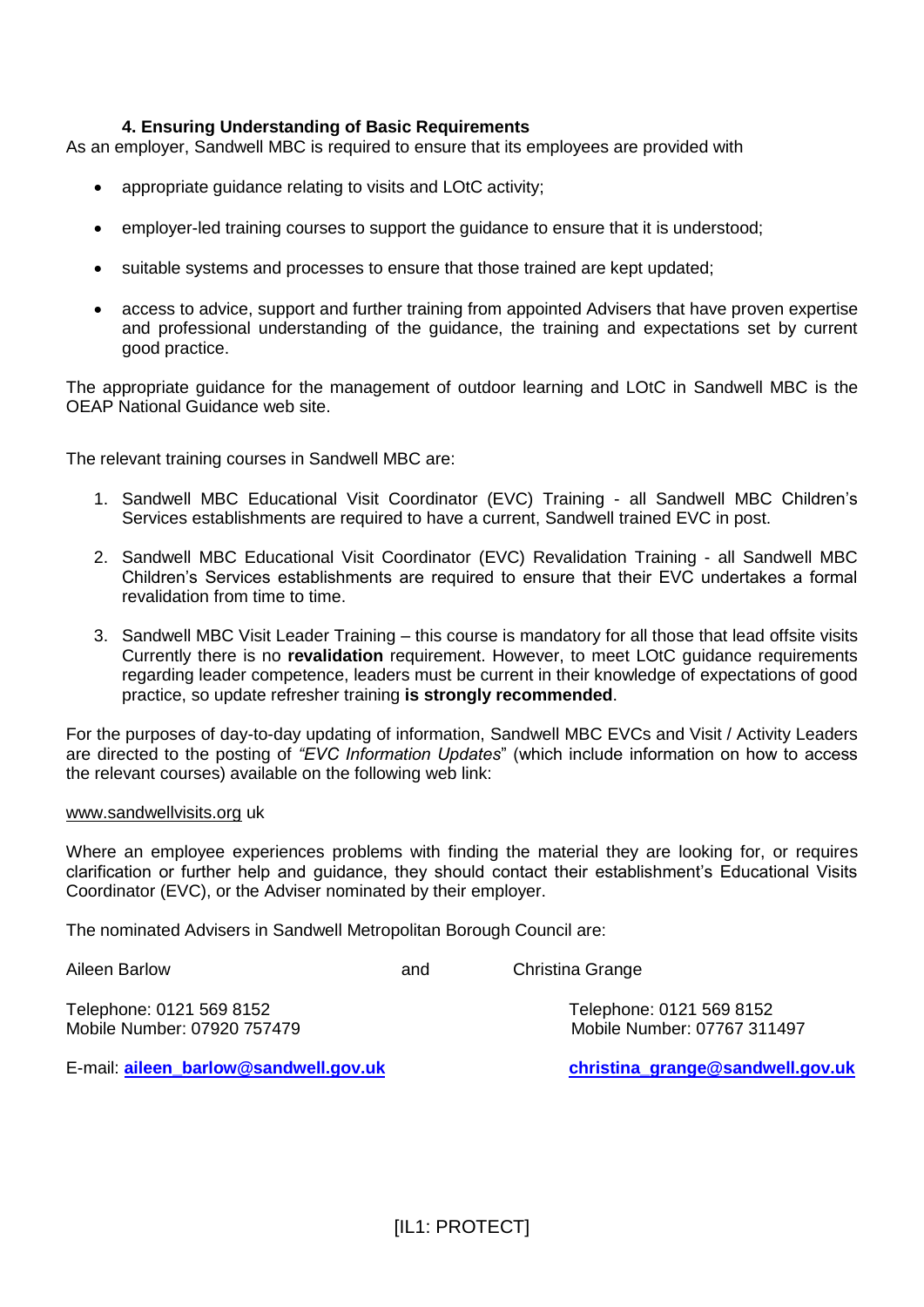## **5. Approval and Notification of Activities and Visits**

Sandwell MBC uses an online system for notification and approval called EVOLVE. A key feature of this system is that visits and LOtC activities requiring approval are automatically brought to the attention of the Local Authority. Those visits and activities not requiring approval may be viewed, sampled or monitored using the database and diary facilities of the system.

It is a requirement that all Sandwell MBC establishments use the EVOLVE system; for further advice and help using the system, the establishment should contact the nominated Advisers (see section 3).

For approval by the LA the application must be entered on the system a minimum of 6 weeks before the visit / trip is due to take place.

Any paper documentation required by the Local Authority to be retained, should remain within the school/centre in the Evidence File and be available for inspection by the LA and/or OFSTED.

## **6. Risk Management**

As an employer, Sandwell MBC has a legal duty to ensure that risks are managed - requiring them to be reduced to an "acceptable" or "tolerable" level – but not eliminated, as would be a reasonable expectation when risk assessing a piece of machinery, work shop or manufacturing process. This requires that proportional (suitable and sufficient) risk management systems are in place, requiring Sandwell MBC to provide such support, training and resources to its employees as is necessary to implement this policy.

The risk management of an activity should be informed by the benefits to be gained from participating. Sandwell MBC strongly recommends a "Risk-Benefit Assessment" approach, whereby the starting point for any risk assessment should be a consideration of the targeted benefits and learning outcomes. This appreciation of the benefits to be gained through participating provides objectivity to a decision that any residual risk (i.e. the risk remaining after control measures have been put in place) is "acceptable". HSE endorse this approach through their "*Principles of Sensible Risk Management"* and advocate that it is important that young people are exposed to well-managed risks so that they learn how to manage risk for themselves.

There is no legal or **Sandwell MBC** requirement to produce a risk assessment in a particular format; but there is a requirement for the process to be recorded and for suitable and sufficient control measures to be identified for any significant risks i.e. those that may cause serious harm to an individual, or harm several people.

Department for Education guidance (2011) states, "a written [risk] assessment is not needed for every activity". To be clear, risks and control measures should always be considered but a written risk assessment is not always necessary. If a written risk assessment is not completed then the relevant Risk Management Checklist/s (available in the Resources Section of EVOLVE) must be used.

A written risk assessment *is required* in the following circumstances:

- **1.** Where a trip or activity involves any component of adventurous activity
- **2.** Where a trip involves an overnight stay
- **3.** Where a trip is taking place wholly or partly overseas

## **NO VISIT/ACTIVITY SHOULD TAKE PLACE WITHOUT EITHER A WRITTEN RISK ASSESSMENT OR COMPLETION OF A RISK MANAGEMENT CHECKLIST.**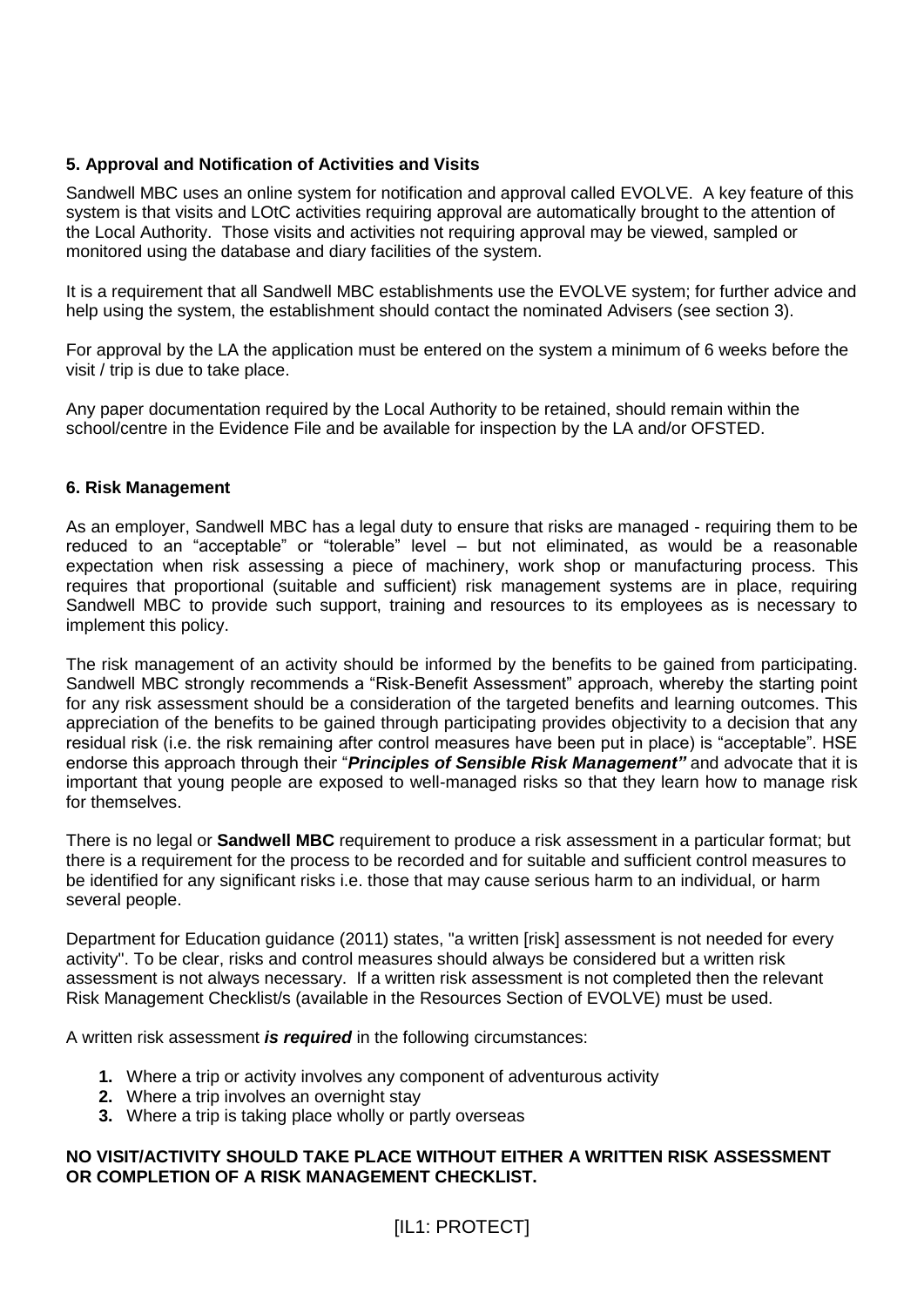For further information, all users of the guidance are recommended to read the OEAP NG document: *["Risk Management"](http://oeapng.info/downloads/all-documents/).*

## **7. Emergency Planning and Critical Incident Support**

A critical incident is an incident where any member of a group undertaking an off-site activity has:

- either suffered a life threatening injury or fatality;
- is at serious risk:
- or has gone missing for a significant and unacceptable period.

As an employer, Sandwell MBC is committed to providing emergency planning procedures to support establishments in the event of a critical incident.

For further information, all users of the guidance are recommended to read the OEAP NG document: "*[Critical Incident Management for Visits"](http://oeapng.info/downloads/all-documents/).*

## **To activate support from Sandwell MBC, the following telephone numbers should be used:**

## **Call the 24/7 Community Alarm Service on +44(0)121 500 5500 - ask for the Duty Emergency Planning Officer to be alerted. If the Community Alarm is not answered call +44(0)7785 925578.**

These numbers should be carried by leaders at all times during an off-site activity but should only be used in the case of a genuine emergency. Under no circumstances should these numbers be given to young people or to their parents or guardians.

To assist with this there is an Emergency Contact Card available in the Resources Section of EVOLVE which should be populated with all the relevant contact numbers and should be given to all adults on the visit for them to take with them.

## **8. Monitoring**

As an employer, Sandwell MBC ensures that there is sample monitoring of the visits and LOtC activities undertaken by its establishments, either by attaching such monitoring duties to its officers, or by delegating these tasks to establishments. Such monitoring should be in keeping with the recommendations of OEAP National Guidance. There is a clear expectation that the monitoring function is a delegated task, principally carried out through systems put in place by the establishment EVC.

For further information, all users of the guidance are recommended to read the OEAP NG document: *["Monitoring"](http://oeapng.info/downloads/all-documents/).*

## **9. Assessment of Leader Competence**

OEAP National Guidance provides clear advice regarding the assessment of leader competence. It is an expectation of Sandwell MBC Policy that all Sandwell MBC leaders and their assistants have been formally assessed as competent to undertake such responsibilities as they have been assigned in line with the LOtC quidance.

For further information, all users of the guidance are recommended to read the OEAP NG document: *["Assessment of Competence"](http://oeapng.info/downloads/all-documents/).*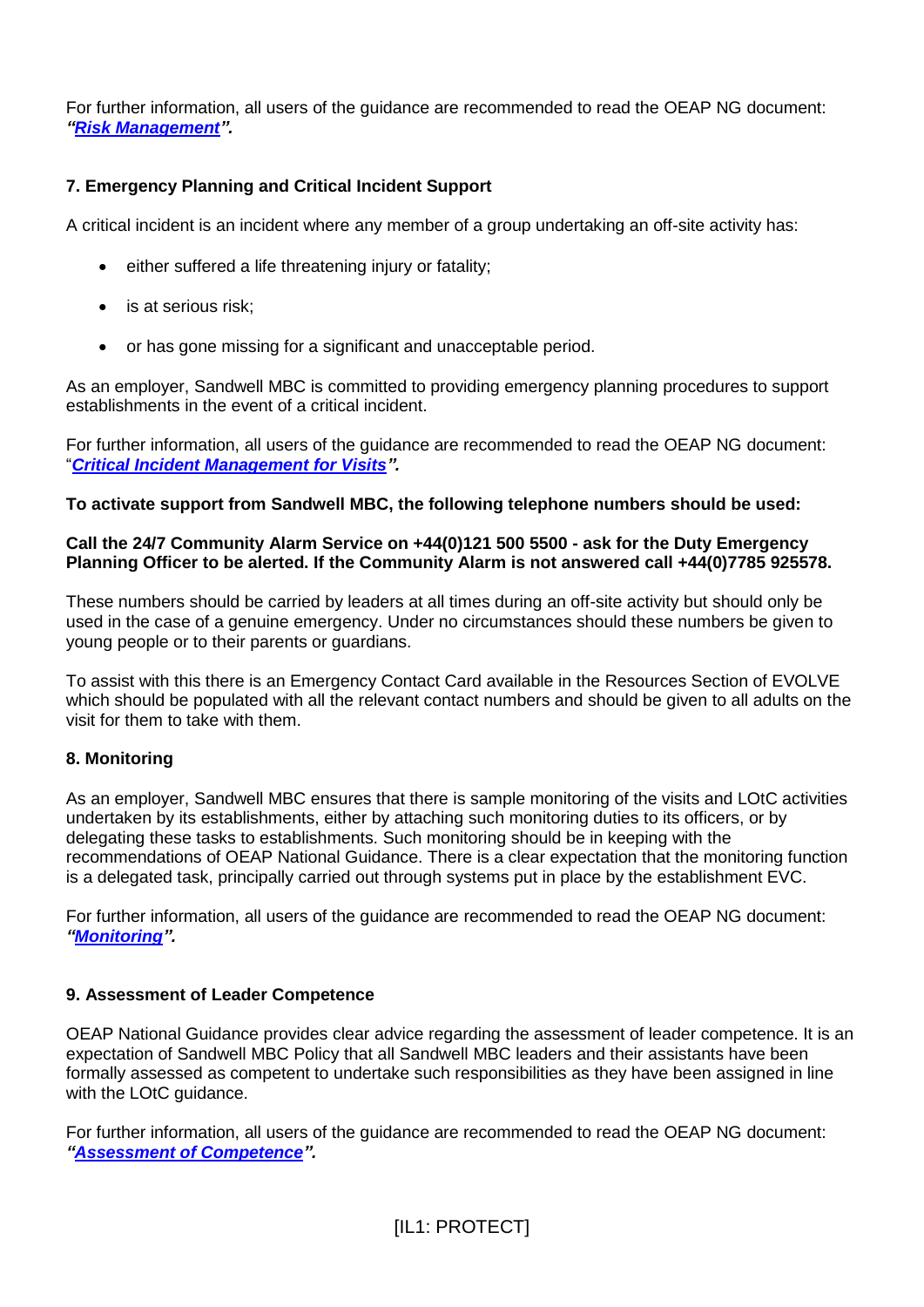## **10. Role-specific Requirements and Recommendations**

OEAP National Guidance sets out clear and detailed responsibilities and functions of specific roles that relate to roles to be found within Sandwell MBC Children's Services management structures. These are:

- 1. [Director of Children's Services](http://oeapng.info/downloads/all-documents/)
- 2. [Lead Member\(s\) for Children's Services](http://oeapng.info/downloads/all-documents/)
- 3. [Line Manager of an Outdoor Education Adviser](http://oeapng.info/downloads/all-documents/) (Educational Visits Adviser in Sandwell MBC)
- 4. [Outdoor Education Adviser](http://oeapng.info/downloads/all-documents/) (Educational Visits Adviser in Sandwell MBC)
- 5. [Adviser \(other than an OEA/EVA\) including Health and Safety Officer](http://oeapng.info/downloads/all-documents/)
- 6. [Manager of an Outdoor Centre](http://oeapng.info/downloads/all-documents/)

For further information, all users of the guidance are recommended to read the individual OEAP NG documents headed as above.

OEAP National Guidance sets out clear and detailed responsibilities and functions of specific roles that relate to roles to be found within most Children's Services establishments. These are:

- 1. [Member of Board of Governors or Management Board](http://oeapng.info/downloads/all-documents/)
- 2. [Head Teacher](http://oeapng.info/downloads/all-documents/)
- 3. [Manager of an establishment other than a school](http://oeapng.info/downloads/all-documents/)
- 4. [EVC](http://oeapng.info/downloads/all-documents/)
- 5. [Visit or Activity Leader](http://oeapng.info/downloads/all-documents/)
- 6. [Assistant Visit leader](http://oeapng.info/downloads/all-documents/)
- 7. [Volunteer Adult Helper](http://oeapng.info/downloads/all-documents/)
- 8. [Those in a position of Parental Authority](http://oeapng.info/downloads/all-documents/)

Refer to individual OEAP NG documents headed as above.

## **11. Charges for Off-site Activities and Visits**

Sandwell MBC Heads/Managers, Curriculum Planners, EVCs and Visit/Activity Leaders must take account of the legal framework relating to charging, voluntary contributions and remissions as set out in sections 449 to 462 of the Education Act 1996.

For further information, all users of the guidance are recommended to read the OEAP NG document: "*[Charges for Off-site Activities and Visits in an Educational Establishment"](http://oeapng.info/downloads/all-documents/).*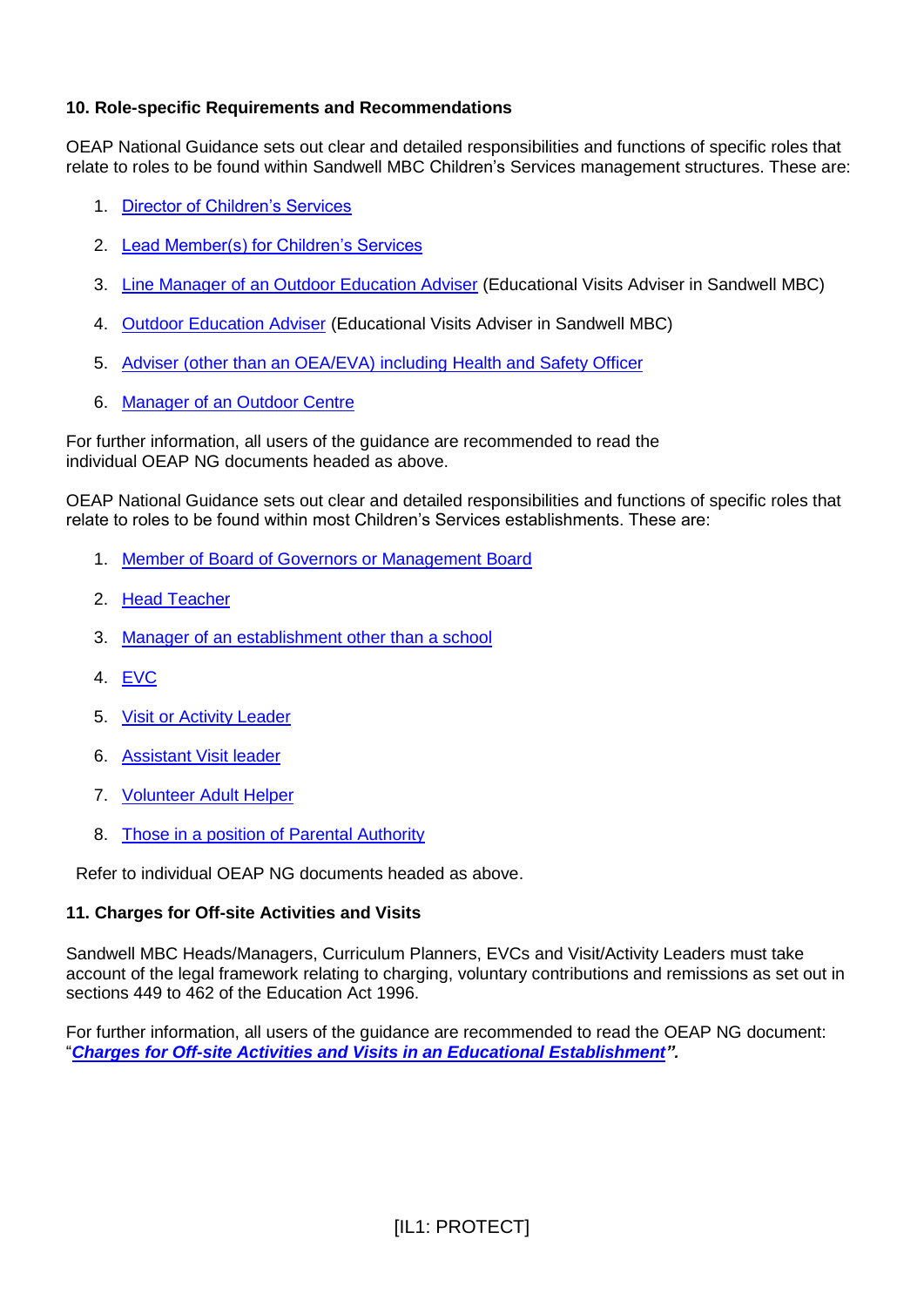## **12. Vetting and Disclosure and Barring Service (DBS) Checks**

Sandwell MBC employees who work *frequently* or *intensively* with, or have *regular access to* young people or vulnerable adults, must undergo an enhanced DBS check as part of their recruitment process.

For the purposes of this guidance:

- *frequently* is defined as "once a week or more";
- *intensively* is defined as 4 days or more in a month or overnight.

However, it must be clearly understood that a DBS check (or other vetting procedure) in itself, is no guarantee as to the suitability of an adult to work with any given group of young or vulnerable people.

The placement of an adult within a situation of professional trust (where young people could be vulnerable to physical or mental exploitation or grooming) should always be on the understanding that an overview based on a common sense risk-benefit assessment process has been considered.

For further information, all users of the guidance are recommended to read the OEAP NG document: *"[Vetting and Disclosure & Barring Service \(DBS\)](http://oeapng.info/downloads/all-documents/) Checks".*

## **13. Requirement to Ensure Effective Supervision**

In general terms, the Law does not prescribe activity-specific staffing ratios; but it does require that the level of supervision and group management is "effective".

Effective supervision should be determined by proper consideration of:

- age (including the developmental age) of the group;
- gender issues;
- ability of the group (including special learning needs, behavioural, medical and vulnerability characteristics etc);
- nature and location of the activity (including the type of activity, duration, skill levels involved, as well as the time of year and prevailing conditions,
- staff competence.

However, as an exception to the above, Ofsted and DfE guidance prescribe ratios for Early Years.**At a local level, Sandwell MBC prescribes the following minimum ratios for supervision:**

- **Under 5's - 1:5**
- **Years 1 and 2 - 1:6**
- **Year 3 - 1:10**
- **Year 4 – 6 - 1:15**
- **Years 7 to 13 - 1:20**
- **Students aged 18 and over – 1:20**

**There will, however, be occasions when these ratios are not sufficient to ensure effective supervision. It should be noted that these are minimum levels and all the factors above should be considered when setting a proper supervision level.**

Where an activity is governed by a National Governing Body, for instance British Canoeing, their minimum ratios should also be taken into consideration.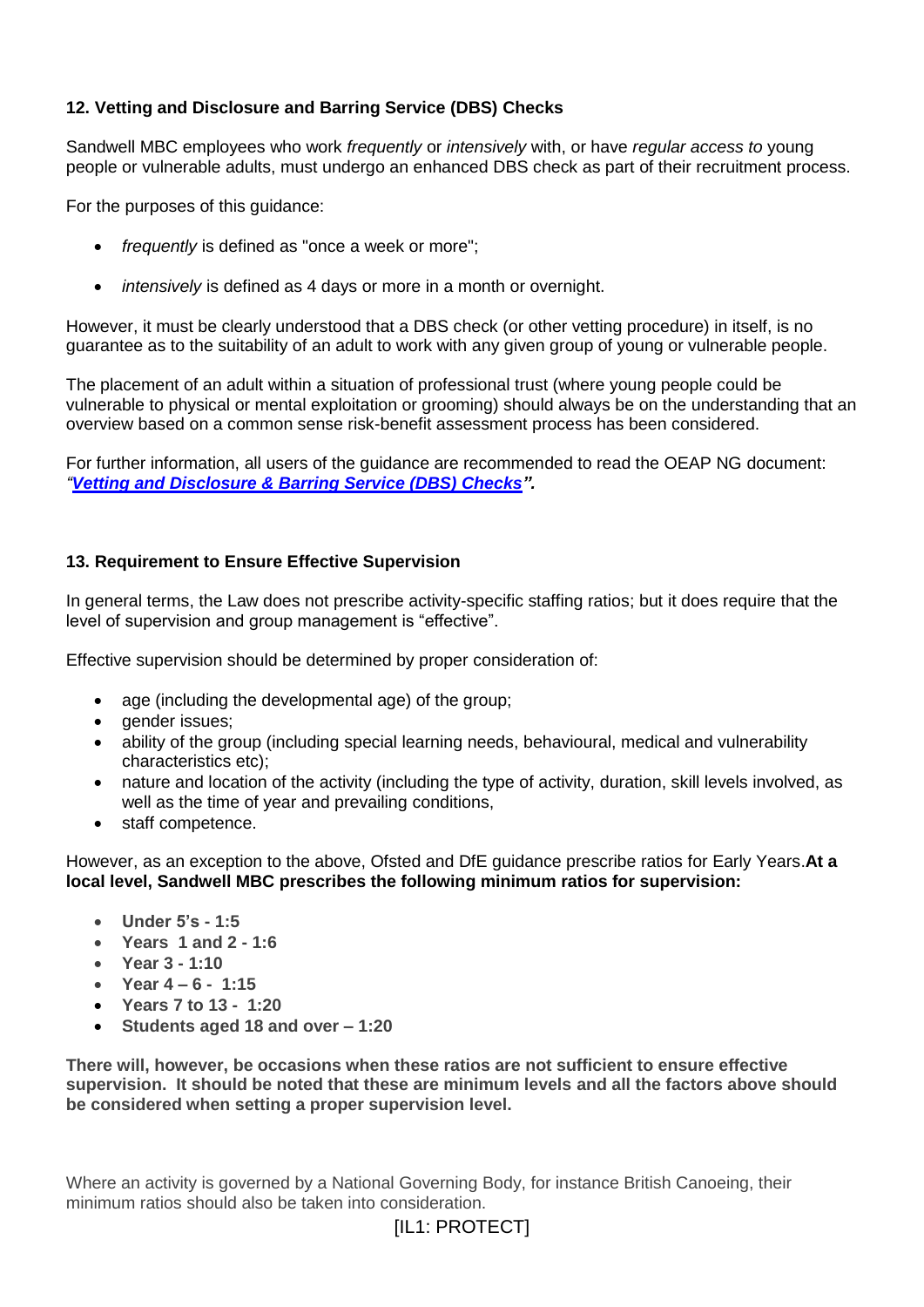Sandwell MBC also requires that there should never be less than two adults in charge of a group irrespective of the age of the children or young people. If the visit is abroad both adults should be teachers or senior youth officers.

For further information, all users of the guidance are recommended to read the OEAP NG document: *["Ratios and Effective Supervision"](http://oeapng.info/downloads/all-documents/)* and the LOtC document: *["Group management and](http://oeapng.info/downloads/all-documents/)  [Supervision"](http://oeapng.info/downloads/all-documents/)*

## **Types of supervision**

The type of supervision should be risk assessment based on the nature of the activity/visit , age and ability of the students etc.

## *Direct*

Supervisors must at all times, wherever possible, be in visual contact with young people.

Whatever the length and nature of the visit, regular double head counting of young people should take place, particularly before leaving any venue. All supervisors should carry a list of all young people and adults involved in the visit at all times.

Young people, particularly in school years 1 to 3, should be easily identifiable, especially if the visit is to a densely populated area. Brightly coloured caps, T-shirts or a school uniform can help identify group members more easily. Young people should not wear name badges but some schools/centres find it useful to provide young people with badges displaying the name of the school/centre and its emergency contact number. The Visit Leader should establish rendezvous points and tell young people what to do if they become separated from the group.

## *Indirect Supervision (supervision within clear boundaries)*

Occurs when a group is given the freedom to explore an environment or engage in an activity away from direct adult supervision but within clearly identified and agreed boundaries, for example:

- Small group or individual work within a gallery, museum, cultural or historic site or city.
- Time between more structured activities during a residential visit.

This should be set up so that, in emergency or changed circumstances, it should not be a difficult or lengthy process to re-establish direct supervision.

Keys to indirect supervision (supervision within clear boundaries) include:

- Identifying clear geographical boundaries within a suitable area and ensuring everyone is aware of these.
- Setting a time limit by which all are to be back at an agreed location.
- Ensuring young people are in small 'buddy' groups and know to stay together.
- Briefing students as to the location of leaders during the activity: some leaders could be in a fixed position and others roaming the agreed area.
- If students get lost, they know not to wander aimlessly but to stay together and wait for a leader to find them.
- If abroad, ensuring students carry a small briefing card in the local language.
- On a residential visit, ensuring students know the location of their accommodation (carrying a hotel card from reception is a simple and effective idea).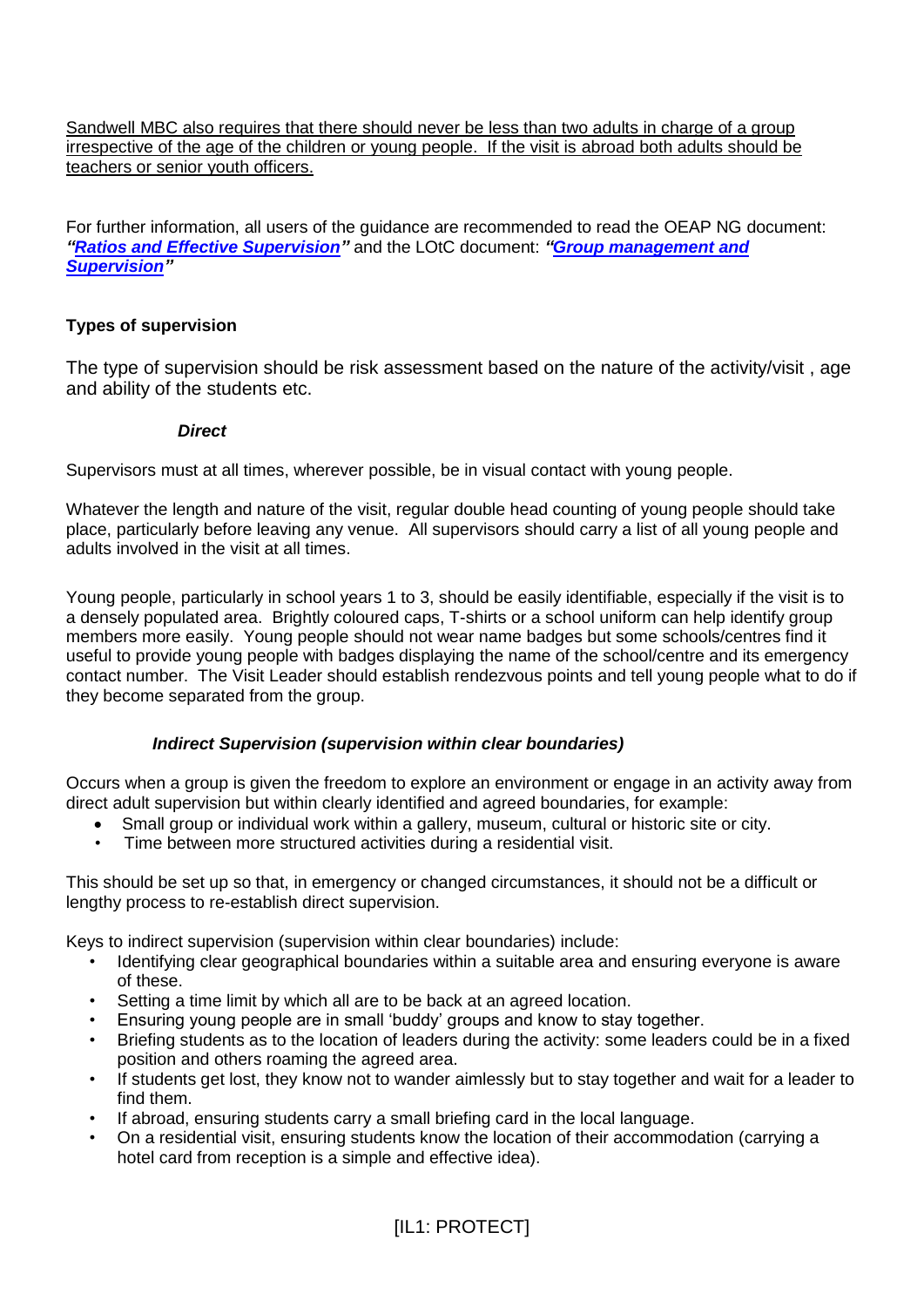#### *Remote*

The aim of visits for older participants may be to encourage independence and investigative skills, and some of the time on visits such as trips abroad and fieldwork may be unsupervised. The Visit Leader should establish during the planning stage of the visit whether the young people are competent in remote supervision and should ensure parents have provided written consent to this part of the visit. The Visit Leader remains responsible for young people even when not in direct contact with them.

Parents should be told, before the visit, whether any form of remote supervision will take place.

For further information, all users of the guidance are recommended to read the OEAP NG document: *["Group Management and Supervision"](http://oeapng.info/downloads/all-documents/).*

## **14. Preliminary Visits and Provider Assurances**

All visits should be thoroughly researched to establish the suitability of the venue and to check that facilities and third party provision will meet group expectations. Such information gathering is essential in assessing the requirements for effective supervision of young people. It is a vital dimension of risk management.

Wherever reasonably practicable, it is good practice to carry out a preliminary visit. Establishment policy should clarify the circumstances where a preliminary visit is a requirement.

It is good practice for Visit Leaders to take full advantage of the nationally accredited, provider assurance schemes that are now available, thus reducing bureaucracy.

Examples of such schemes include:

- The LOtC Quality Badge
- AALS licensing
- Adventuremark
- NGB centre approval schemes (applicable where the provision is a single, specialist activity).

#### **Sandwell MBC takes the view that where a provider holds such one of the above accreditations, there should be no need to seek further assurances.**

For further information, all users of the guidance are recommended to read the OEAP NG document *["Preliminary Visits and Provider Assurances"](http://oeapng.info/downloads/all-documents/).*

## **15. Sandwell MBC Insurance arrangements**

It is strongly recommended that establishments take out appropriate insurance for all offsite activities.

Where an establishment has opted into the policy provided by Sandwell MBC it is designed to provide cover to all participants on the trip: pupils, teachers, other school staff and volunteers. The policy covers personal accident as well as being a mini travel insurance.

Employees within Sandwell MBC run schools also benefit from group personal accident cover which is separate from offsite cover. This provides increased personal injury benefits (including injury from assault) where the event occurs during employment. There is also limited cover for damage to clothing as a result of assault.

In addition, employees and volunteers assisting with Sandwell MBC activities benefit from cover under Sandwell MBC's Public & Employers' Liability Policies while acting in the course of business. So in an offsite scenario, if an employee suffers an injury as a result of negligence on the part of Sandwell MBC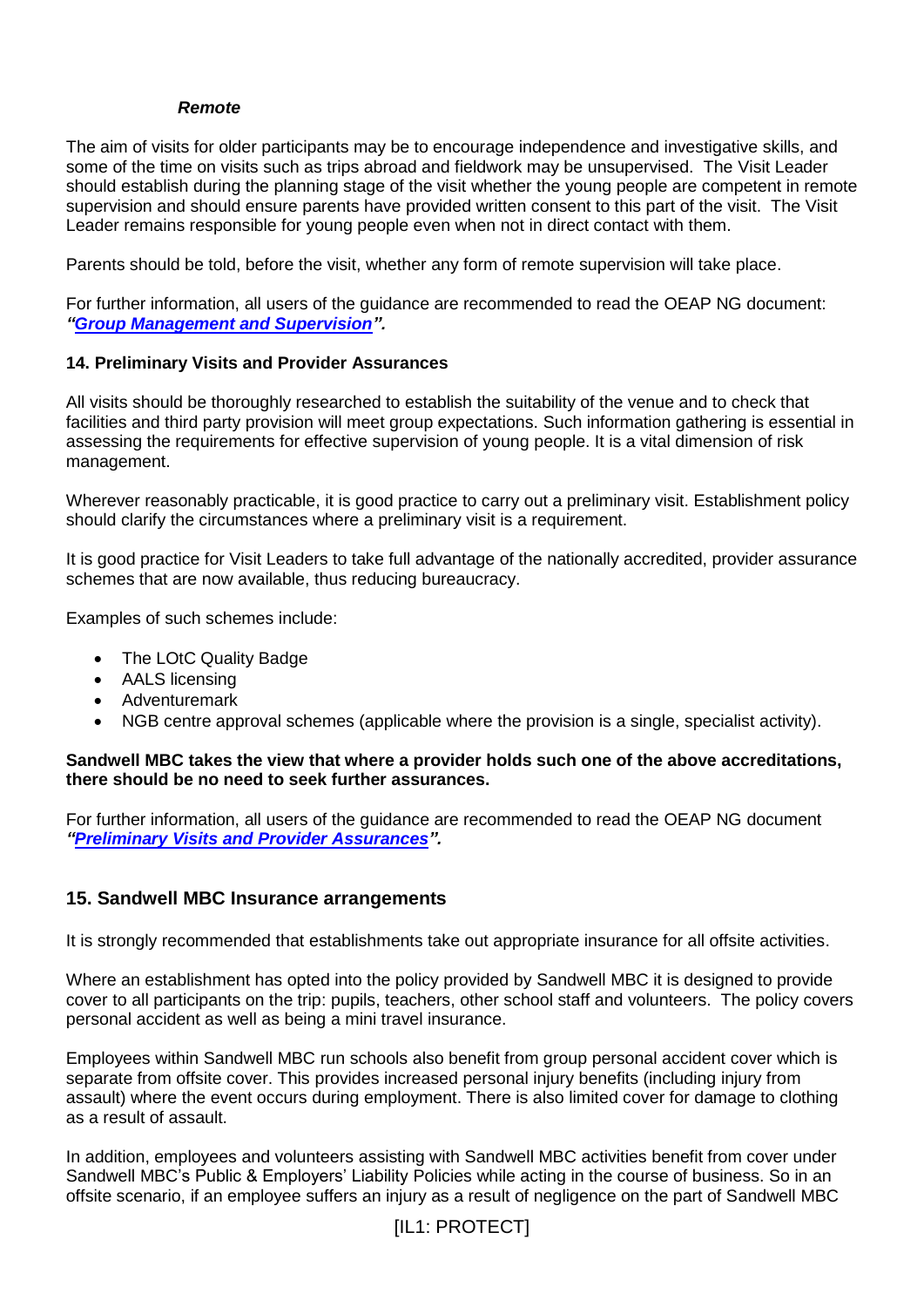or one of its employees, the employer's liability insurance arrangements will respond. Should an employee or volunteer cause injury or loss to a third party as a result of negligence during an offsite trip, the public liability policy will respond.

## **Insurance – external service providers**

Establishments should satisfy themselves that those providing coaches, minibuses, taxis or other means of transport as well as those providing activity resources have insurance arrangements in place to cover the period of the proposed activity. Key to this would be the existence of Motor and Public Liability Insurance. Insurance policy documents or other confirmation of cover, e.g. from brokers, needs to confirm that the business activity provided is covered by the business description within policy documentation.

Visit / Activity Leaders should contact the Local Authority Risk Management/Insurance Section to seek any clarification of the above, including where circumstances would require early notification of specialist activities to the insurer. They should also ensure they have obtained current information regarding any special policies that may be available to offer more comprehensive cover.

For further information, all users of the guidance are recommended to read the OEAP NG document: *["Insurance"](http://oeapng.info/downloads/all-documents/).*

## **16. Inclusion**

Every effort should be made to ensure that outdoor learning activities and visits are available and accessible to all, irrespective of special educational or medical needs, ethnic origin, gender or religion. If a visit needs to cater for young people with special needs, every *reasonable* effort should be made to find a venue that is both suitable and accessible and that enables the whole group to participate fully and be actively involved.

Establishments should take all *reasonably practicable* measures to include all young people. The principles of inclusion should be promoted and addressed for all visits and reflected in establishment policy, thus ensuring an aspiration towards:

- an entitlement to participate
- accessibility through direct or realistic adaptation or modification
- integration through participation with peers

Employers, Heads/Managers, Curriculum Planners, EVCs and Visit Leaders should be aware of the extent to which inclusion is or is not a legal issue.

Under the Disability Discrimination Act 1995, it is unlawful to:

- treat a disabled young person less favourably;
- fail to take reasonable steps to ensure that disabled persons are not placed at a substantial disadvantage without justification.

For further information, all users of the guidance are recommended to read the OEAP NG document: *["Inclusion](http://oeapng.info/downloads/all-documents/) ".*

## **17. Good Practice Requirements**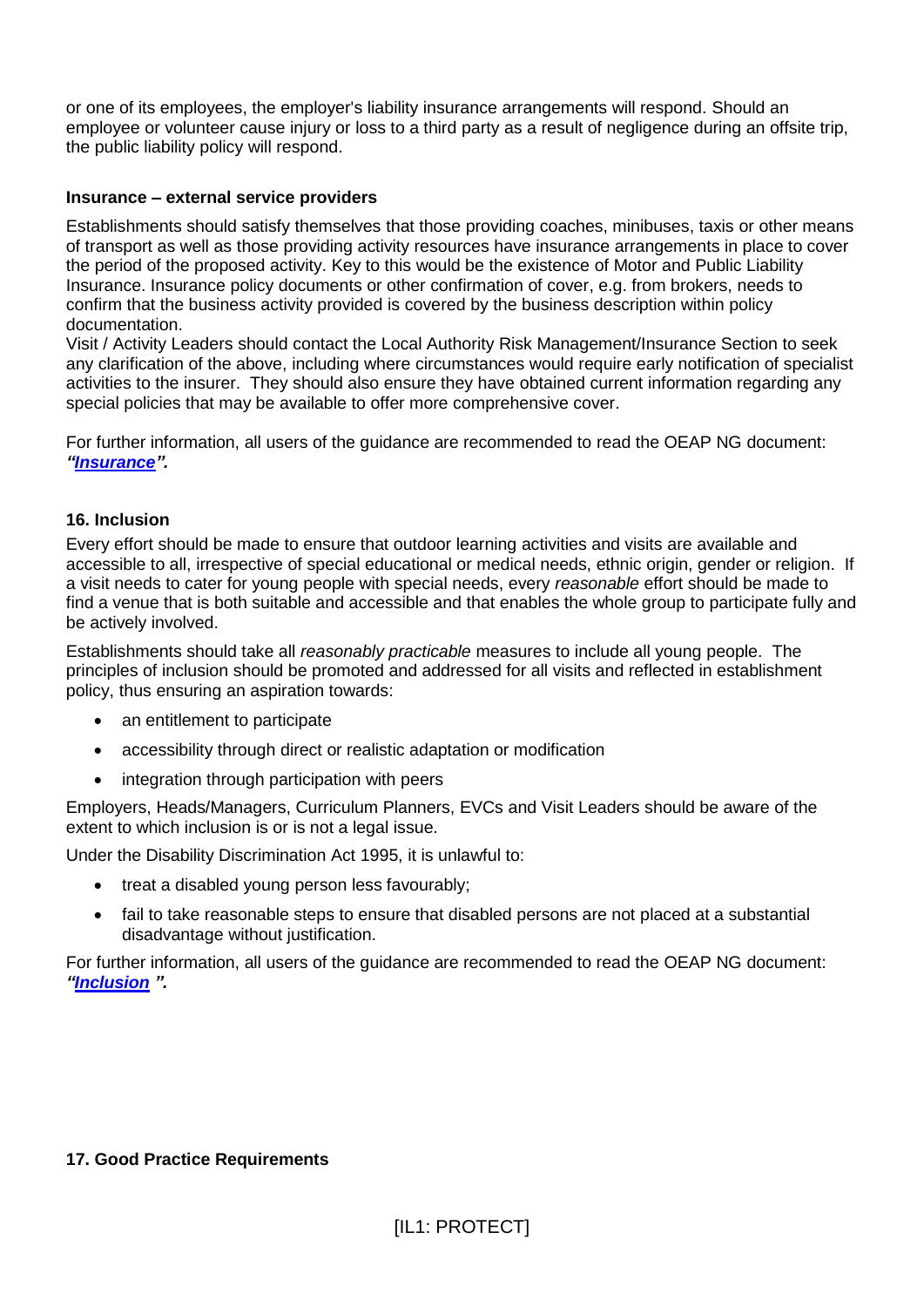To be deemed competent, a Sandwell MBC Visit / Activity Leader, or Assistant Leader must be able to demonstrate *the ability to operate to the current standards of recognized good practice for that role*. All staff and helpers must be competent to carry out their defined roles and responsibilities.

OEAP National Guidance sets a clear standard to which Sandwell MBC leaders **must** work. The guidance states:

**"***a competent Visit /Activity Leader (or an Assistant Leader where they may take sole responsibility for a sub-group) requires:*

- *Knowledge and understanding of their employer's guidance supported by establishmentled training. It is good practice for employers to provide formal and accredited training to support their guidance e.g. EVC Training, Visit Leader Training and such training may be a requirement prescribed by some employers.*
- *Knowledge and understanding of establishment procedures supported by a structured induction process specified by the establishment.*
- *Knowledge and understanding of the group, the staff, the activity and the venue.*
- *Appropriate experience*
- *In some circumstances (e.g. first aid, adventurous activities) a formally accredited qualification."*

#### **It is also the Visit Leader's responsibility to risk manage the visit and carry out a risk assessment as required, see Section 6.**

Staff participating in off-site activities and visits must be aware of the extent of their duty of care and should only be given such responsibilities as are in keeping with the above guidance. It is particularly important that careful consideration of competence issues is applied to both newly qualified and newly appointed staff. Establishments should view original documents and certificates when verifying leader's qualifications, and not rely on photocopies.

Where a Volunteer Helper is a parent (or otherwise in a close relationship to a young person taking part in the visit) they should be made aware of the potential for their relationship to compromise the Visit Leader's plans for group management. The Visit Leader should directly address this issue as part of the Risk-Benefit assessment.

For further information, all users of the guidance are recommended to read the OEAP NG document: *["Good Practice Basics"](http://oeapng.info/downloads/all-documents/).*

## **18. Transport**

Careful thought must be given to planning transport to support off-site activities and visits. Statistics demonstrate that it is much more dangerous to travel to an activity than to engage in it and establishments **must** follow the specialist guidance provided in Sandwell MBC's transport policy. All national and local regulatory requirements **must** be followed.

The level of supervision necessary should be considered as part of the risk management process when planning the journey, giving proper consideration to issues of driver-distraction when considering what supervision is required for the specific group of passengers being transported in a minibus.

The Visit Leader should ensure that coaches and buses are hired from a reputable company.

Transporting young people in private cars requires careful consideration. Where this occurs, there should be recorded procedures.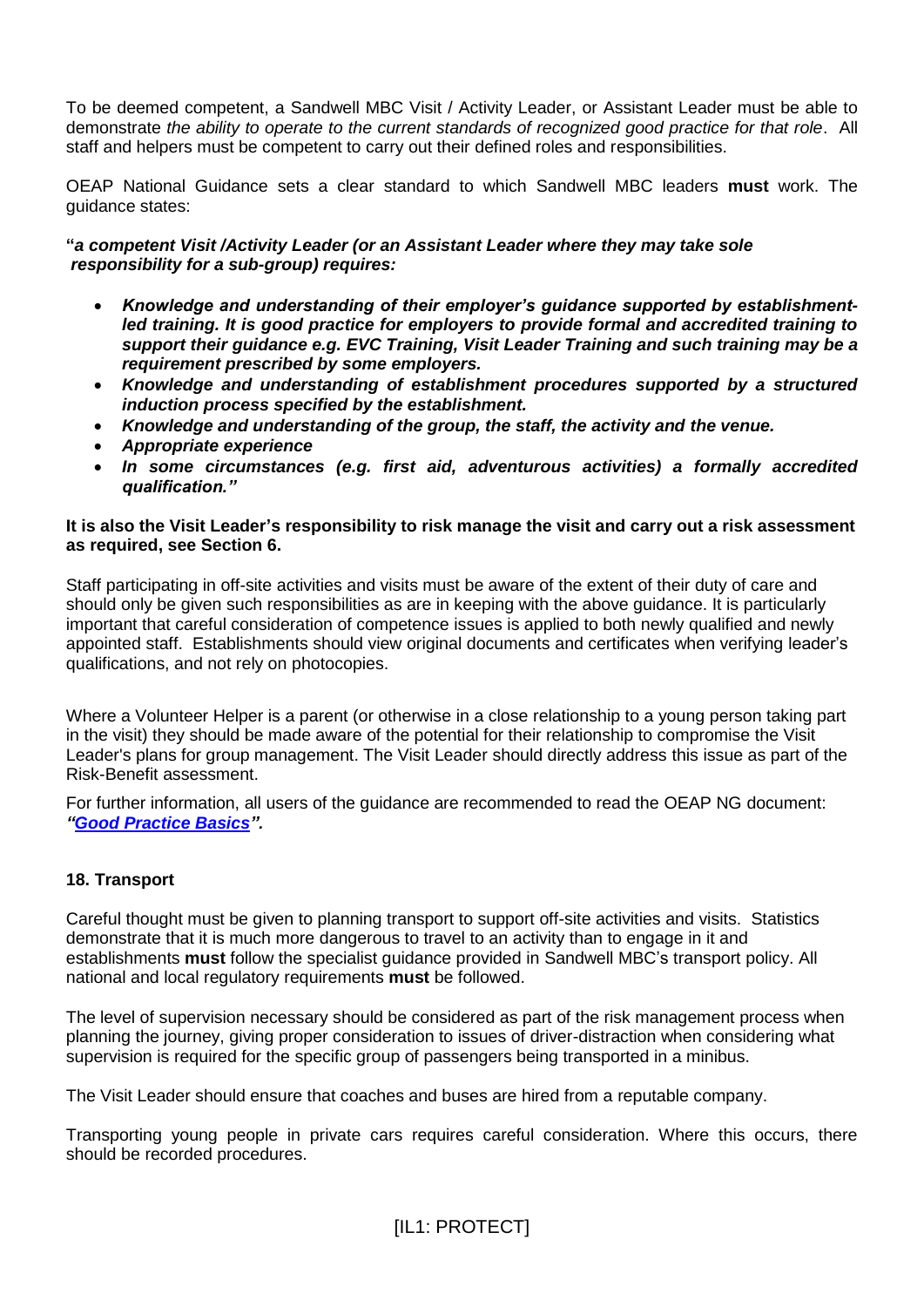For further information, all users of the guidance are recommended to read the OEAP NG documents: *["Transport: General Considerations"](http://oeapng.info/downloads/all-documents/); ["Transport in Minibuses"](http://oeapng.info/downloads/all-documents/);* and "*[Transport in Private Cars"](http://oeapng.info/downloads/all-documents/).*

## **19. Planning**

Planning should reflect the consideration of legal and good practice requirements, ensuring:

- The plan is based on establishment procedures and employer guidance.
- All staff (including any adult volunteer helpers) and the young people to be involved, have a clear understanding of their roles and responsibilities, including their role in the risk management process.
- Those in a position of parental authority have been fully informed and, where appropriate, formal consents have been obtained.
- Proportionate assurances have been obtained from any providers (making full use of national schemes that accredit that assurances have already been obtained by credible inspection regimes).
- Designated emergency contact(s) have been identified that will work on a 24/7 basis where required.
- All details of the activity provision are accessible to the emergency contact throughout the period of the activity.

It is strongly recommended that at a very early stage of the planning process, the provisional staffing team carry out a brain storming exercise in order to identify the benefits and learning outcomes that the activity (or range of activities) might achieve. If the outcomes are to be evaluated with any rigour (an Ofsted expectation), then it will be essential that these outcomes are prioritised, and appropriately targeted. A record of these outcomes will help keep the plan focussed and also be a vital part of the risk management process in providing some objectivity in a "Risk Benefit Analysis". Once the targeted outcomes have been recorded, it will then be possible to identify appropriate on-going review and evaluation strategies, including indicators.

This supports the move towards developing activity-specific policies at establishment level for regular or routine activities. Such policies should be robust and equate to "*operational guidance*" that makes it clear how the activity should be planned and delivered, meeting all necessary recommendations and requirements, as well as assuring educational quality.

## **20. The Value and Evaluation of LOtC**

The Ofsted report **"***Learning Outside the Classroom – How Far Should You Go?"* (October 2008) makes statements in the strongest terms to support the value of LOtC, including the fact that it raises achievement. Sandwell MBC Head Teachers, Managers, EVCs and Visit Leaders are strongly recommended to familiarise themselves with the main content of this report.

For further information, all users of the guidance are recommended to read the OEAP NG document: *["Ofsted and LOtC Summary"](http://oeapng.info/downloads/all-documents/).*

However, it also highlights the finding that *even where LOtC is highly valued and provided to a high standard, it is rarely evaluated with sufficient rigour* – i.e. in the way that classroom learning is evaluated – and a methodology to address this is provided within the OEAP National Guidance document: *["Rigorous Evaluation of LOtC: Meeting Ofsted Expectations and Assuring Quality"](http://oeapng.info/downloads/all-documents/).*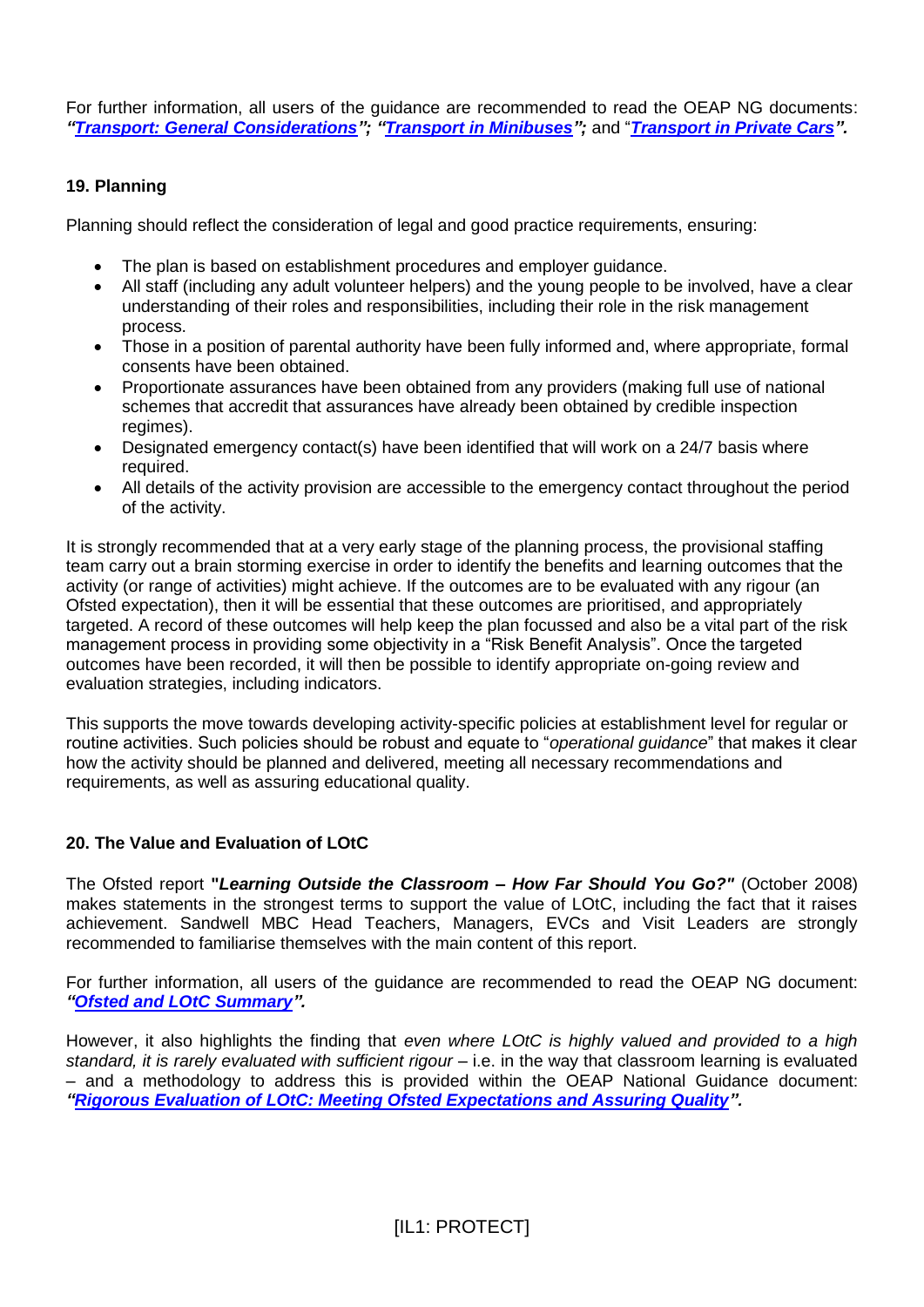## **21. First Aid**

First aid should form part of the planning process and should be considered in the risk management of the visit/trip.

Before undertaking any onsite or offsite activities, the Head Teacher/Manager or the Visit Leader should assess what level of first aid might be needed. On any kind of visit/activity the Leader should have a good working knowledge of first aid and ensure that an adequate first-aid box is taken. If there is no qualified first aider travelling with the group then the Visit Leader should assure themselves that there is first aid provision available at the venue to be visited. For adventurous activities, visits abroad or residential visits it is strongly recommended that at least one of the group's adults is a fully and appropriately trained first-aider.

## **The minimum first aid provision for a visit is:**

- A suitably stocked first aid box.
- A person appointed to be in charge of first aid arrangements.

For further information, all users of the guidance are recommended to read the OEAP NG document: *["First Aid"](http://oeapng.info/downloads/all-documents/).*

## **22. Child Protection**

It is most important that all adults who are taking part in any visit/activity in a supervisory role are aware of the correct action to take when confronted with an actual or suspected case of child abuse. Therefore all such adults, whether staff or volunteer, should be aware of and have a working knowledge of the department's documented procedures for protecting children from abuse, "Child Protection Policy and Procedures".

It is regrettably the case that adults working with children in any capacity are becoming increasingly vulnerable to allegations of child abuse. However, any disclosure must be treated seriously and in accordance with procedures.

It is, therefore, extremely important that all adults avoid situations that could be misunderstood. It is advised that wherever possible, no adult should be alone with a young person. All staff members should have appropriate clearance through the DBS, wherever possible this should also be the case for volunteers. On residential visits **all** adults **must** have been cleared by the DBS.

During any activity it is quite often the practice for staff to take photographs of the young people who are participating in the activity. It is important to remember that if such photographs are to be used for publicity purposes then the written permission of parents must be sought. It is also important that any such photographs are not allowed to be misused and under no circumstances should they be published on any website without the parents' knowledge and written permission.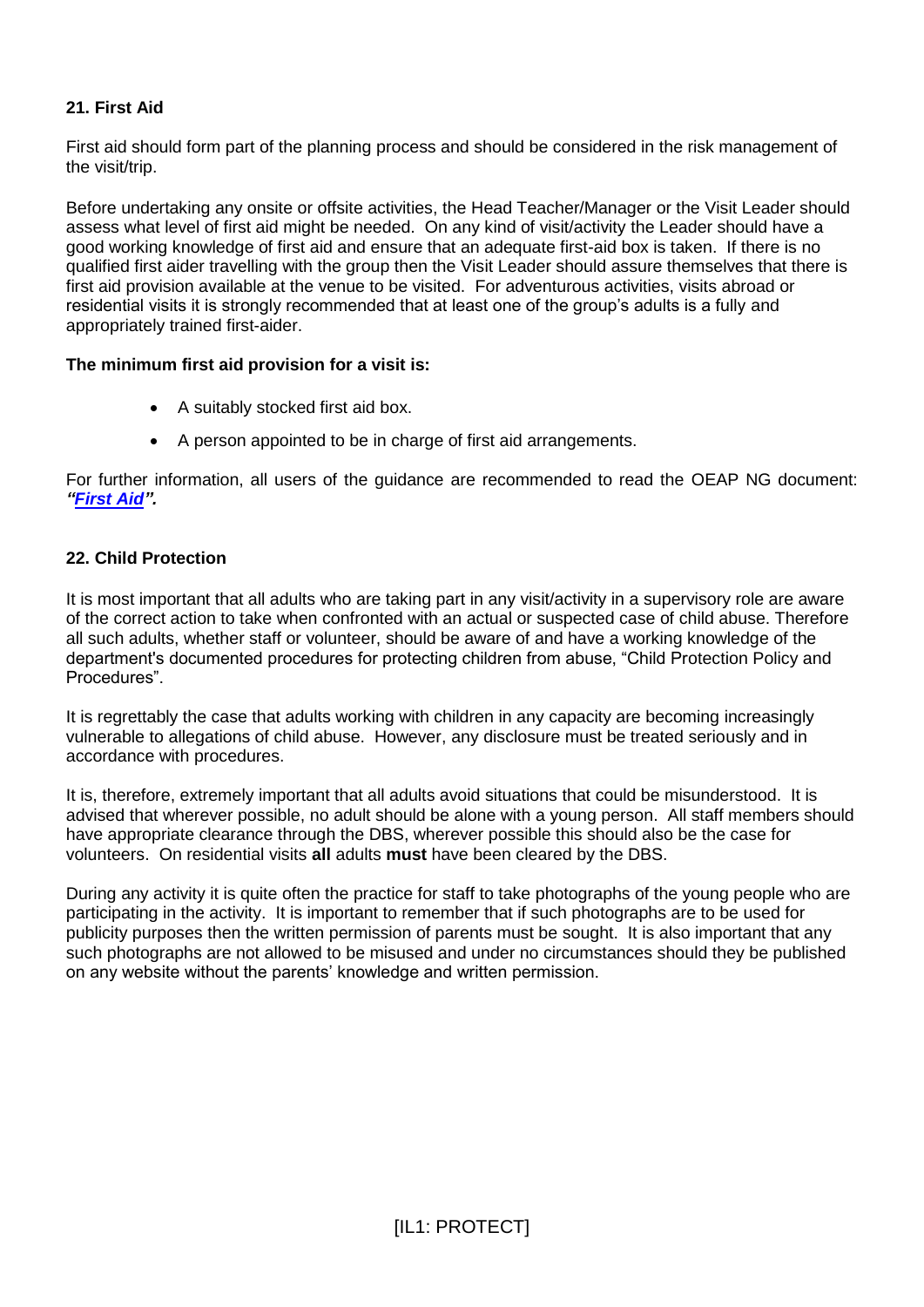## **23. Communicating with Parents**

## **Information**

Parents should be informed in writing of any out of hours or off-site activity unless it is a regular part of the curriculum which parents have already been informed about through the school prospectus or a letter.

Before residential visits, or when the young people are to travel abroad or engage in adventurous activities, parents should be encouraged to attend a briefing meeting where written details of the proposed visit should also be provided. There should be alternative arrangements for parents who cannot attend or who have difficulty with communication in English.

Parents should be told specifically where young people are being transported in the private vehicle of an adult or another young person on the visit. Head Teachers/Managers should consider whether consent should be obtained before young people can be carried in a private vehicle.

The Visit Leader should tell parents if they will be expected to fund the early return of a young person whose conduct gives cause for concern on a visit. A written agreement may be necessary.

For further information, all users of the guidance are recommended to read the OEAP NG document: *["Parents and Guardians"](http://oeapng.info/downloads/all-documents/)*

#### **Parental consent**

The Department for Education (DfE) has prepared a one-off consent form to be signed by the parent(s) (or those with parental responsibility) on enrolment of their child in a school. A Sandwell Metropolitan Borough Council version of this form is attached as Appendix A to this document.

Head Teachers/Managers or Visit/Activity Leaders should seek additional consent (Appendix B) for:

- Adventurous activities.
- Residential visits.
- Visits abroad.

If parents withhold consent, the young person should not be taken on the visit but the curricular aims of the visit should be delivered to the young person in some other way wherever possible. If the parents give a conditional consent the Head Teacher/Manager will need to consider whether the young person may be taken on the visit or not.

Anyone in Education who is 18 or over may sign their own consent form (this should be the same type of consent for as the rest of the group) but will still form part of the overall group in respect to Supervision Ratios – see section 12.

For further information, all users of the guidance are recommended to read the OEAP NG document: *["Parental Consent"](http://oeapng.info/downloads/all-documents/).*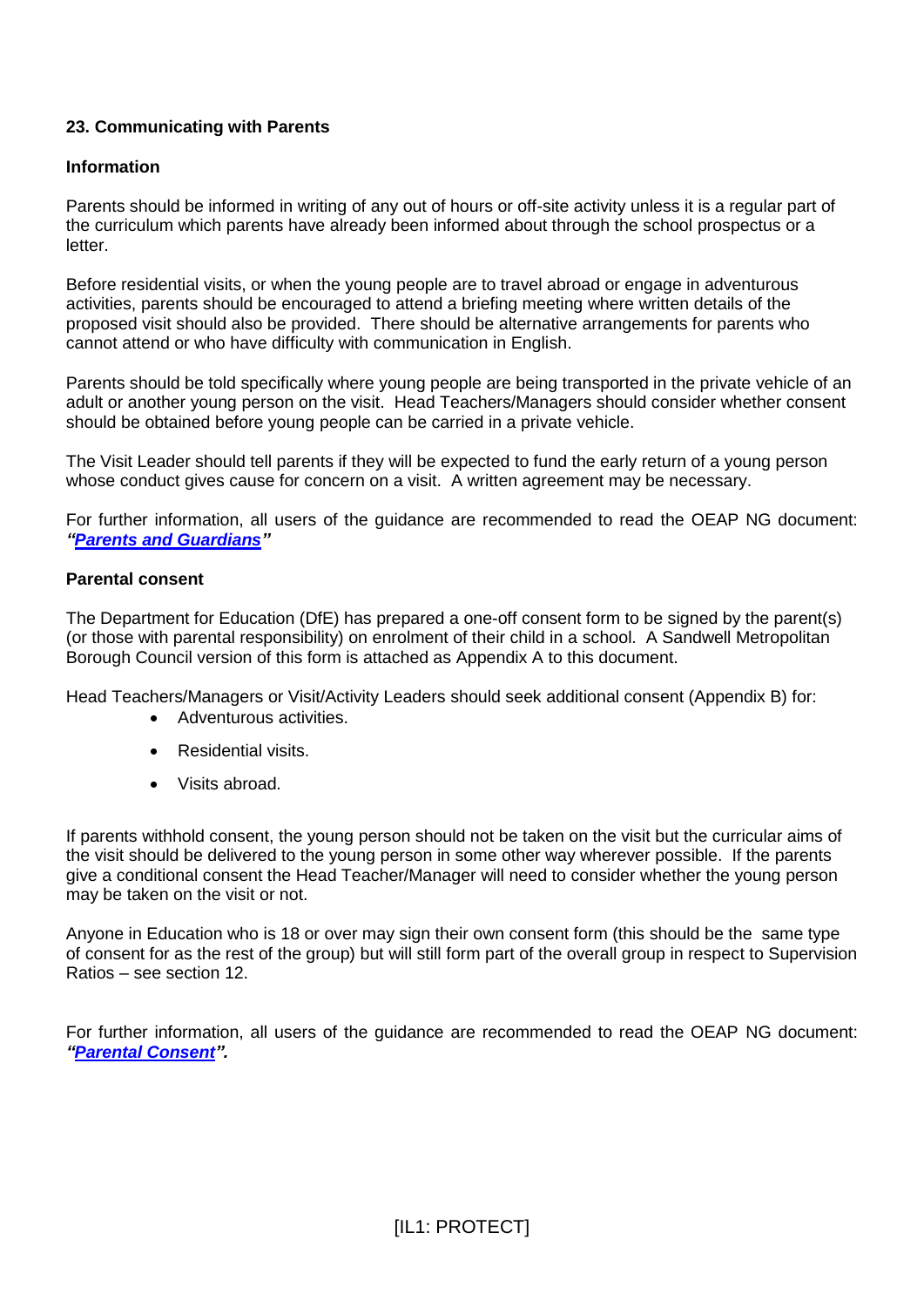## **24. Adventure Activities Licensing Regulations**

Employers, Head Teachers/Managers, EVCs and Visit Leaders should have a basic understanding of where and when the provision of adventurous activities is legally regulated.

The Activity Centre (Young Persons Safety) Act (1995) established the Adventure Activities Licensing Regulations and the Adventure Activities Licensing Authority (AALA), initially responsible to the DfES. The scheme is now the direct responsibility of HSE and operated through the Adventure Activities Licensing Service (AALS).

The intention of the regulations is to provide a regulatory framework to protect children, parents, teachers and schools when using providers of defined adventurous activities in closely defined environments. The regulations and supporting inspection regime provide a formal process of professional inspection to accredit that providers have effective safety management systems and processes, meeting a national standard.

The definitive source of advice on the Licensing Regulations is to be found in the Health and Safety Executive publication: **"***Guidance to the Licensing Authority on Adventure Activity Licensing Regulations 1996***".** 

Leaders should be aware that the AALS licence is an assurance of safety. It does not accredit educational or activity quality. Where Sandwell MBC's outdoor centres are providers of "in scope" activities as defined by the regulations, they are required to be licensed.

For further information, all users of the guidance are recommended to read the OEAP NG document: "*[Summary of Adventurous Activity Licensing Regulations"](http://oeapng.info/downloads/all-documents/)*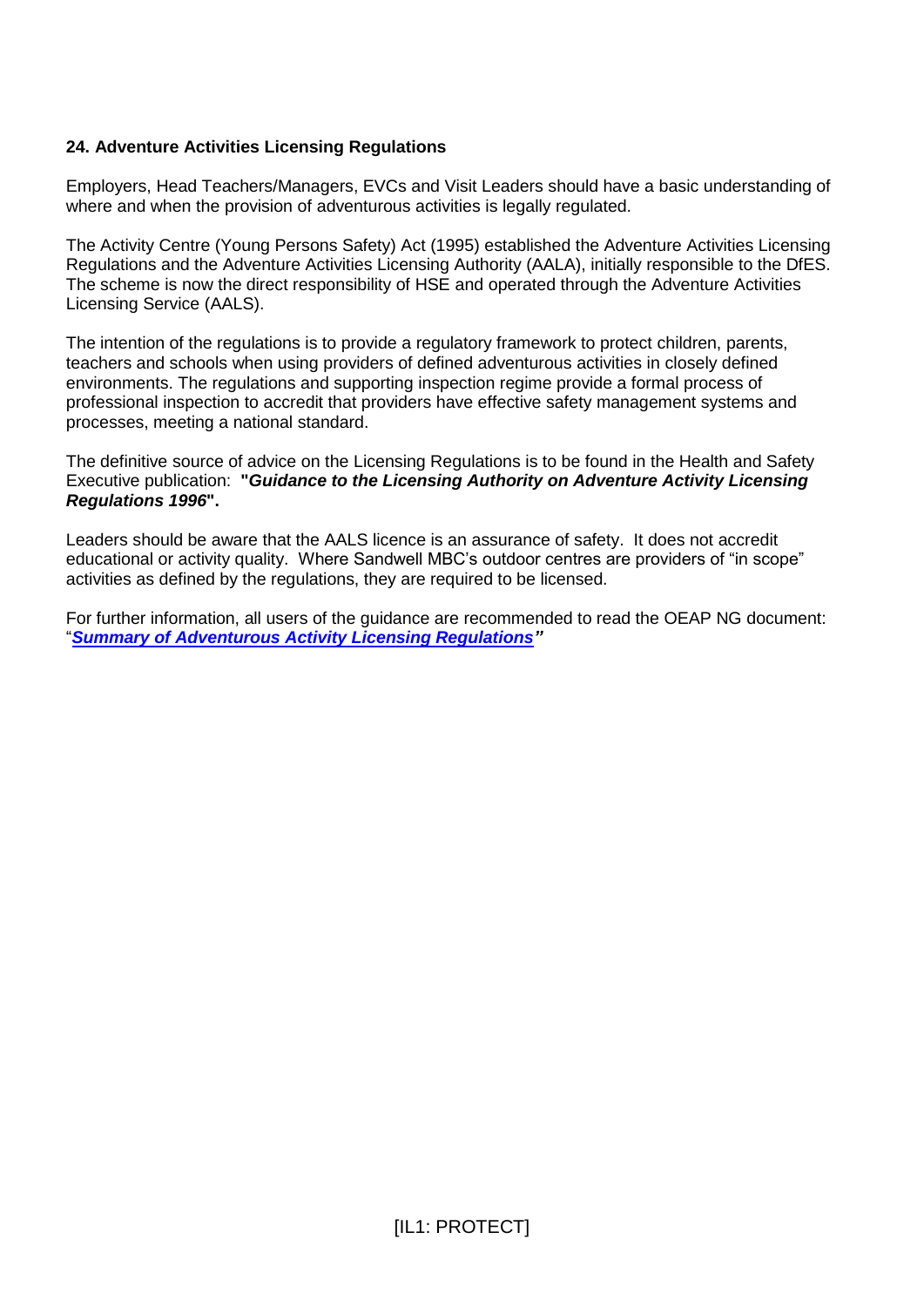#### **25. Types of Visits**

There are specific activities that require the approval of the Local Authority. This must be sought in advance and the activity will only be sanctioned if the Visit Leader is able to show that the appropriate planning, risk assessments and emergency procedures etc are in place.

Activities that fall into this category include the following:

| Climbing                       | Rock climbing<br>Ice climbing<br>Gorge walking<br>Ghyll scrambling<br>Sea level traversing / Coasteering<br>Abseiling                                                                                                                                                                                                                   |
|--------------------------------|-----------------------------------------------------------------------------------------------------------------------------------------------------------------------------------------------------------------------------------------------------------------------------------------------------------------------------------------|
| Trekking                       | Mountaineering<br>Hill walking (open country)<br>Fell running<br>Orienteering (open country)<br>Cycling (open country)                                                                                                                                                                                                                  |
| Caving                         | Caving<br>Potholing<br>Mine exploration                                                                                                                                                                                                                                                                                                 |
| Watersports                    | Canoeing<br>Kayaking<br>Dragon boating<br>Wave skiing<br>Rafting<br>Sailing<br>Sail boarding<br>Wind surfing<br>Water skiing<br>Powered safety / rescue craft<br>Snorkel / Aqua lung<br>Open water swimming<br>Swimming in private pools<br>Swimming in public pools outside the Black Country & Birmingham<br><b>Local Authorities</b> |
| Snowsports<br>(inc Dry Slopes) | Skiing<br>Snowboarding<br>Tobogganing<br>Bobsleighing<br>Sledging                                                                                                                                                                                                                                                                       |
| <b>Others</b>                  | Camping in open country (including Bivouacking)<br>Air activities (excluding commercial flights)<br>Shooting<br>Archery<br>Motor sports including Go-Karts and Quad Bikes<br>Ropes courses                                                                                                                                              |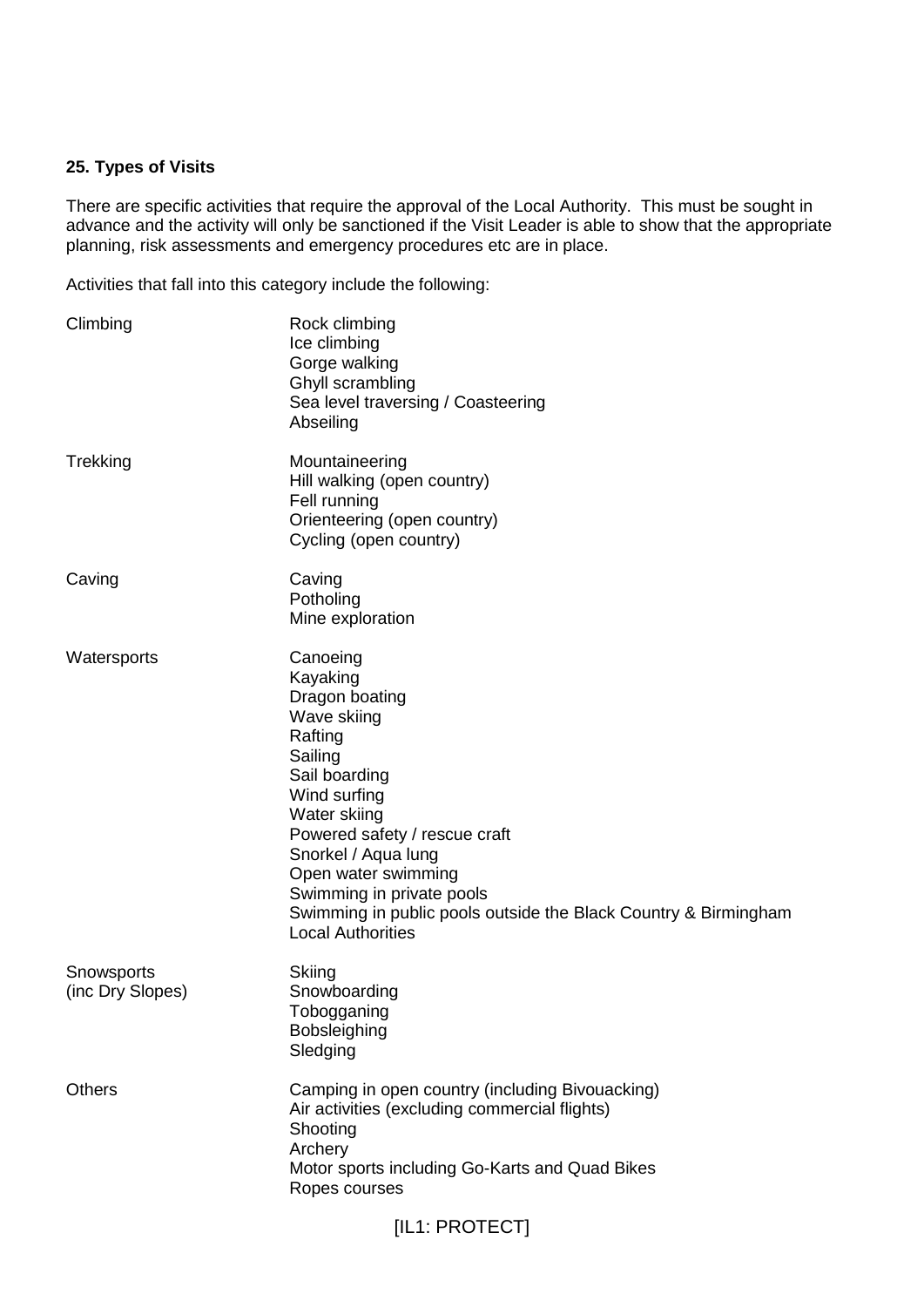## Paintballing Horse riding / Pony trekking

'Open country' is normally defined as land above 300m, or more than 1km from vehicular access. However, this is an arbitrary boundary and there may be occasions where this definition is inappropriate. Please contact the Local Authority if you think this may apply.

**Approval should be sought at least six weeks before the visit/activity is due to take place** to allow the Local Authority to make the necessary checks regarding such issues as training and qualifications, insurance and CRB clearance.

## **Adventure activities using licensed providers**

For further information, all users of the guidance are recommended to read the OEAP NG document: *["Adventurous Activities"](http://oeapng.info/downloads/all-documents/).*

**Holding a licence means that a provider has been inspected and the licensing authority are satisfied that appropriate safety measures are in place for the provision of the specified licensed adventure activities. Other elements of the provision – such as catering and accommodation are not covered by the licensing scheme. These should be checked separately by the Visit Leader.** 

## **Adventure activities using non-licensed providers**

Not all providers are required to hold a licence. Voluntary bodies and schools providing for their own members and pupils respectively are exempt. Commercial bodies and local authorities are also exempt if their activities fall outside the scope of the regulations. It might simply mean the provider or the activity does not need a licence.

Many providers are accredited under non-statutory schemes run by, for example, the Wales Tourist Board, and certain National Governing Bodies (NGBs). Schools/centres/LAs can contact these accreditors to ascertain a provider's management of safety. The British Activity Holiday Association can provide advice on accreditations.

If proposing to use a non-licensed provider, the Visit Leader should obtain assurances in writing from the provider that:

- Risks have been assessed and that the provider's staff are competent to instruct and lead young people of the group's age range on the activity. Competence could be demonstrated by holding the relevant NGB award where it exists or through successful participation in an NGB approved in-house scheme.
- The equipment is appropriate and that its safe condition is checked before each use.
- Operating procedures conform to the guidelines of the National Governing Body for the activity where this is appropriate.
- Clear management of safety systems is in place.
- There is appropriate provision for first aid.
- There are emergency procedures (including arrangements for informing next of kin and for alerting the Visit Leader), that the provider's staff are competent in the procedures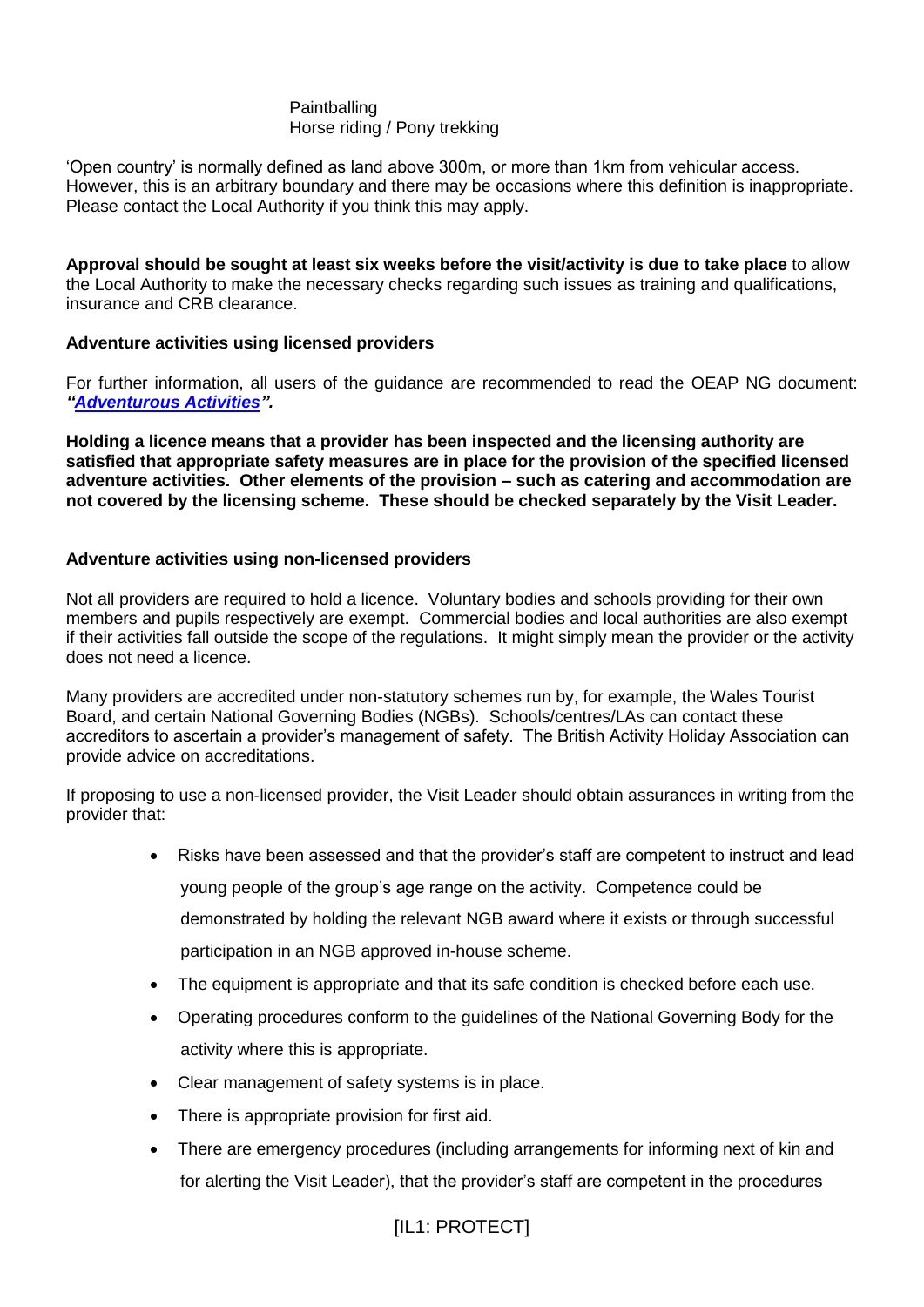and will hold emergency phone numbers and addresses of the group members, and that

the group will have a fire drill as soon as possible on arrival at the provider's base.

The Visit Leader may wish to ask the provider for names of other schools/centres who have recently used its facilities.

## **Other issues to consider with all adventure activity providers**

The Visit Leader should check and agree the provider's arrangements for supervision and recreation during the evenings and between adventure activities. The Visit Leader should also provide any relevant information for the provider such as the group's age range, competence etc.

The Visit Leader and staff retain ultimate responsibility for young people at all times during adventure activities, even when the group is under instruction by a member of the provider's staff. The provider is responsible for the safe running of an activity. Clear handover and handback procedures should be in place. Everyone, including the young people, must have an understanding of the roles and responsibilities of the school/centre staff and the provider's staff.

The Visit Leader and other staff should have sufficient information on what the activity involves before it takes place. They should approach the instructor at an appropriate safe interval if they are concerned that the young people may be at unnecessary risk. Assurances may be sought that the provider has:

- Checked the suitability of the staff, including temporary workers, to work with young people.
- Clearly defined the roles and responsibilities of its staff.
- Made appropriate security arrangements.
- Obtained appropriate public liability insurance.

## **School/centre-led adventure activities**

If a member of the school/centre staff is to organise, lead and instruct young people on adventure activities they should complete the checks set out under **Planning your Activity/Visit**. The Visit Leader must satisfy the LA and the Head Teacher/Manager that:

- The Visit Leader and other supervisors are competent to act as leaders and/or instructors of young people in the activity – bearing in mind that some of these young people may be novices. Competences should be demonstrated by holding the relevant NGB award where it exists. The relevant NGB can advise on this.
- The Visit Leader is competent in safety procedures and the planning of adventure visits.
- An appropriate risk assessment has been completed.
- The supervision will be appropriate.
- There is adequate first aid provision, expertise and equipment within the group.
- The emergency procedures include activity-specific measures and that supervisors are competent to carry them out.
- The equipment is appropriate, safe and in good condition.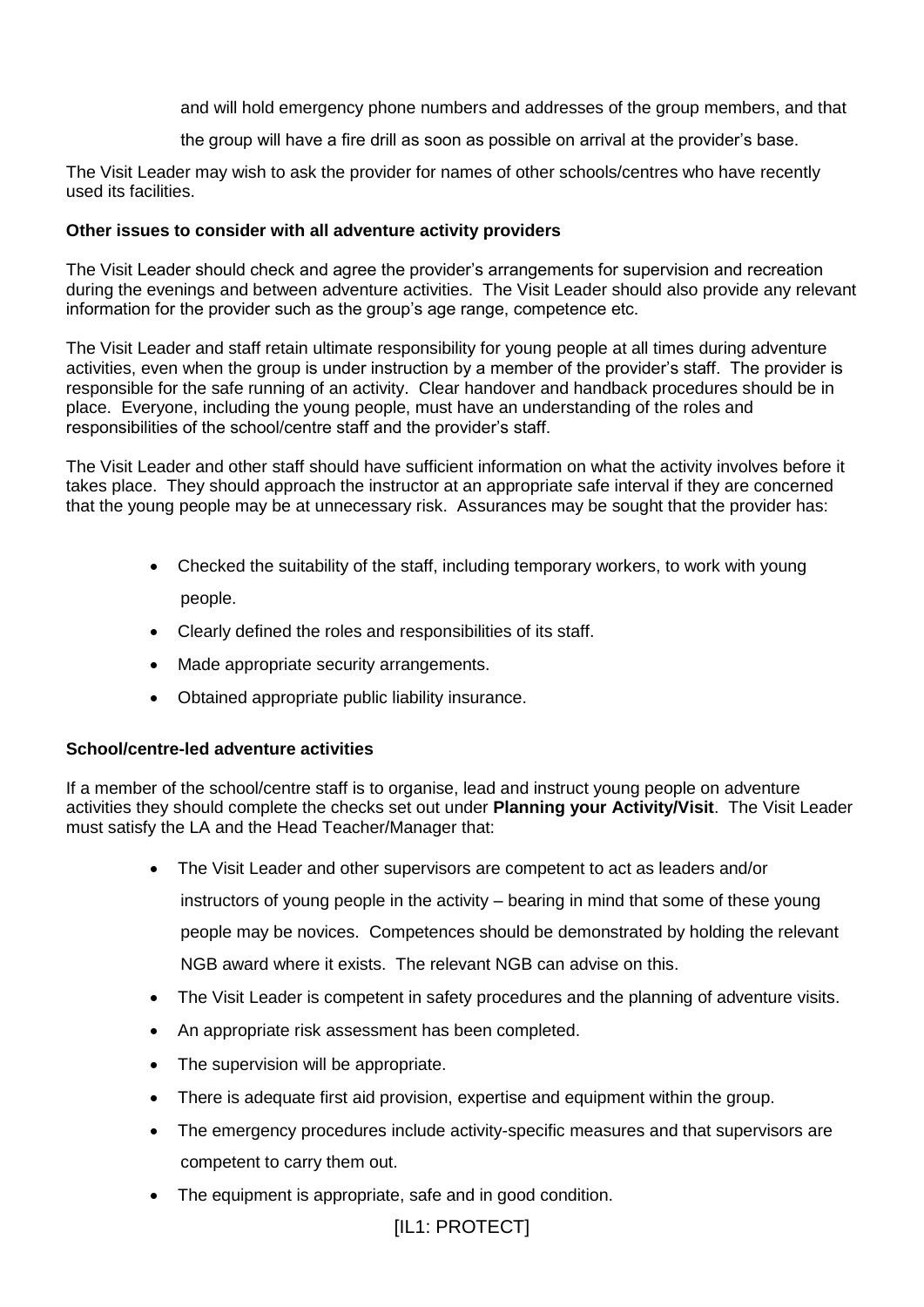Every young person is suited to the activity and is properly prepared and equipped.

Schools/centres choosing to employ, rather than contract with, an unlicensed freelance provider of adventure activities – who would otherwise need a licence to trade – take full legal responsibility for all aspects of the activity. If the provider, in the employment of the school/centre, provides licensed facilities to the pupils of another school/members of another centre, the employing school/centre will need a licence.

## **26. Swimming in the sea or other natural waters**

Swimming in the sea or other natural waters is a potentially dangerous high risk activity for a group of young people.

For further information, all users of the guidance are recommended to read the OEAP NG document: *"Natural [Water Bathing"](http://oeapng.info/downloads/all-documents/).*

## **27. Swimming Pools**

#### **Head Teachers/Managers and Local Authority Officers will be aware of their local swimming pool facilities for curricular activities. Visit Leaders should follow the recommended safe supervision levels at the pool for young people.**

If considering the use of a swimming pool not used before or monitoring the hazards of a regularly used pool it is advisable to observe and check the following:

- Is there constant pool supervision by a sufficient number of qualified lifeguards?
- Is the water temperature appropriate?
- Is the water clear?
- $\bullet$  Are there signs clearly indicating the depth  $-$  is there a shallow end and is the water there shallow enough?
- Does the pool cater for young people with disabilities?
- Does the deep end allow for safe diving?
- Is there a poolside telephone?
- Are there a resuscitator and other pieces of first-aid and rescue equipment, and is there someone trained to use them?
- Is there a changing room for each sex?
- Does the pool cater for any particular religious or cultural factors?
- Are the changing and showering facilities safe and hygienic?
- Can clothes be stored securely?
- Have the young people been instructed how to behave in and around the water?

Parental consent does not mean that Visit Leaders should not check for themselves the level of a young person's swimming ability.

[IL1: PROTECT] It is imperative that there is a clear understanding of how the responsibilities of supervision will be allocated between the pool lifeguard and the visiting group staffing team. Accompanying staff will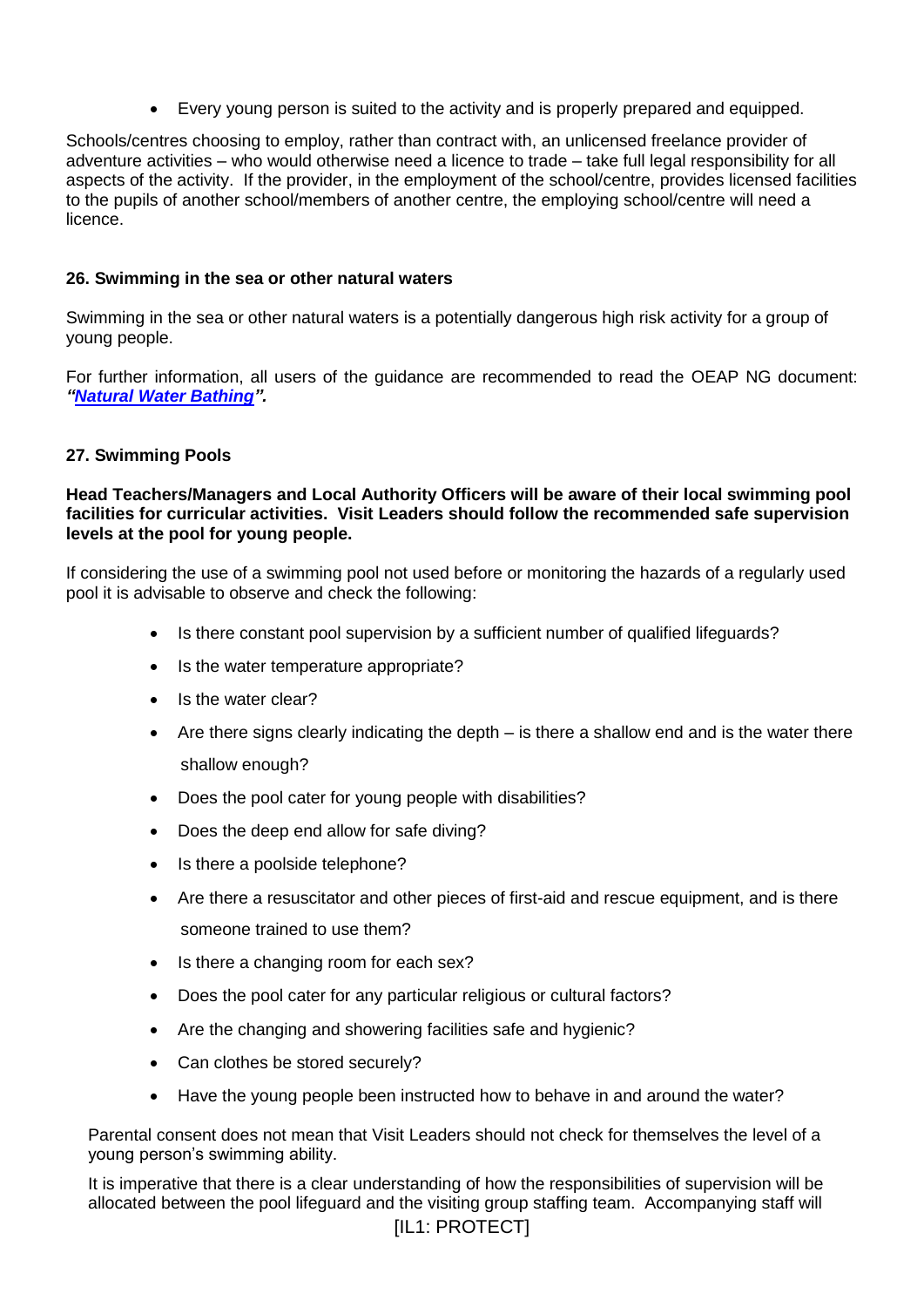need to be aware of the pool's normal operating procedures (including risk assessments), emergency action protocols and have agreed their poolside supervision arrangements at the time of booking.

For further information, all users of the guidance are recommended to read OEAP NG document: *["Swimming pools"](http://oeapng.info/downloads/all-documents/)*

## **28. Visits Abroad / Overseas**

#### **General**

Travelling abroad can be hugely rewarding for young people and adults alike, but it is important that careful preparation takes place. Much of the earlier advice also applies to visits abroad, but there are some additional factors that need to be considered, not least because the legislation may be different from that of the UK.

If a child is subject to a care order, foster parents will need to ensure that the Social Services Department consents to any proposed trip. If a young person is a ward of court, the Head Teacher/Manager should seek advice from the court in relation to journeys and activities abroad well in advance.

All group members should carry an appropriate amount of foreign currency at all times eg money for telephone (or a phone card).

Taking a group of young people on an aircraft requires careful planning and preparation. The airline/travel agent will be able to advise on particular requirements. If the group includes any members with disabilities, it is advisable to check that the airline has a wheelchair service and lifting facility etc, if appropriate. The Visit Leader should resist any attempt by the airline to split the group between different aircraft.

Visits abroad can be made in a number of ways.

## **Organising your own visit**

A Head Teacher/Manager or a Visit Leader may decide to organise a package abroad without the help of an outside body. Package organisers have responsibilities under directive 90/314/EEC. This is implemented in the UK by the Package Travel, Package Holidays and Package Tours Regulations 1992 (The Package Travel Regulations). These regulations apply to packages sold or offered for sale in the UK. They define a package as a combination of any two of accommodation, transport, or other tourist services not ancillary to transport. Most package arrangements come within the scope of the regulations unless they are 'occasional' or part of an educational course programme as compared with a leisure activity such as skiing.

#### **Organising your own transport**

Visit Leaders should ensure that drivers taking groups abroad are familiar with driving the coach or minibus in the countries being visited and those en route. EC regulations require the fitting and use of a tachograph and prescribe maximum limits on driving time and minimum requirements for breaks and rest periods. These regulations apply for most drivers of school/Young People's Service passenger vehicles when undertaking an international journey. Different licence requirements would normally apply for driving abroad.

## **Factors to consider when travelling abroad include:**

• The need to be aware that different legislation and regulations may apply for drivers'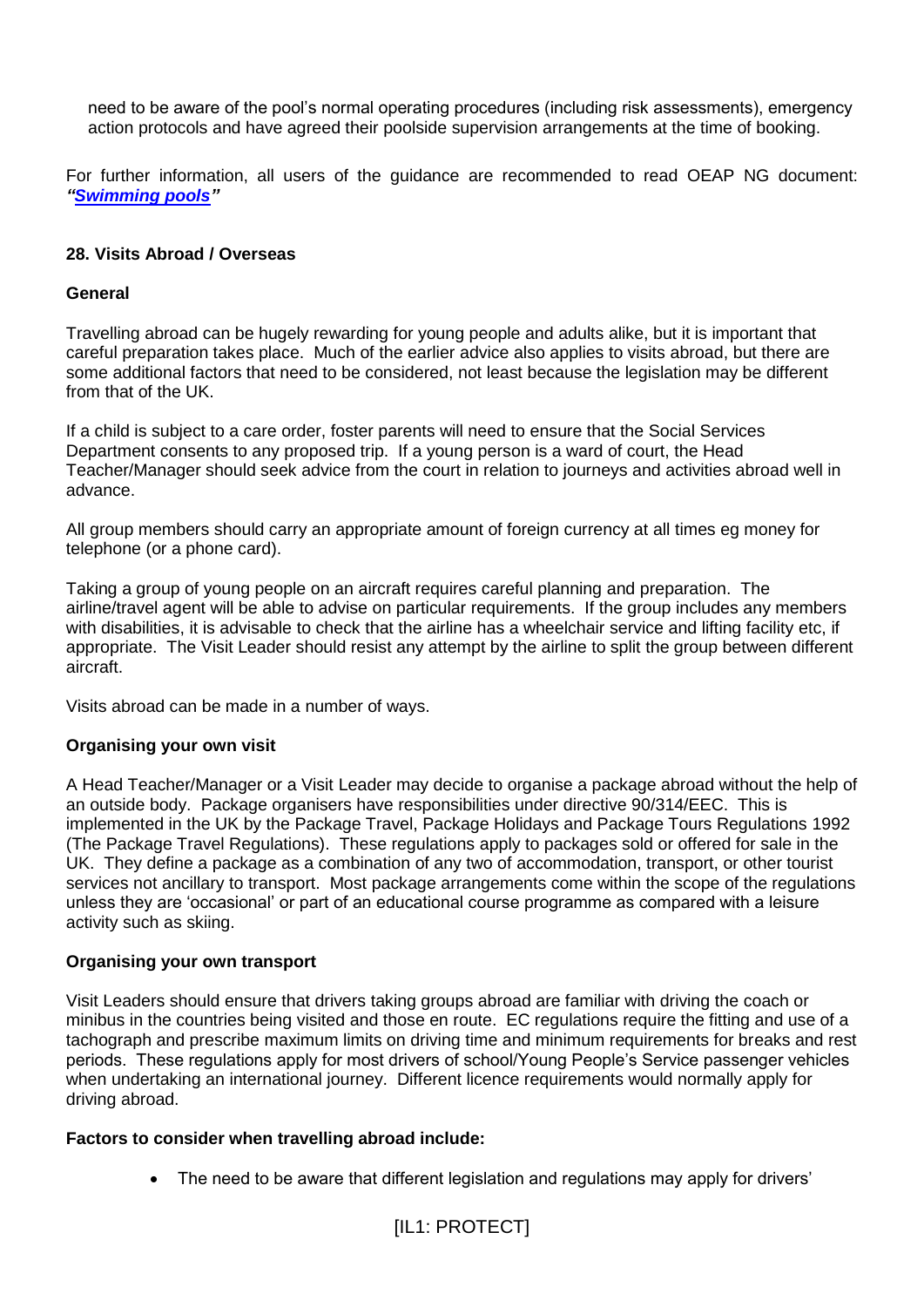hours and record keeping purposes, particularly in non EU countries.

- EU drivers' hours and tachograph regulations normally apply to any vehicle with 9 or more passenger seats on journeys through EU countries and some countries outside the EU. In other countries, drivers must observe the domestic rules of the countries being visited. Advice on domestic rules may be obtained from the relevant embassies of the countries concerned.
- Special documentation is required for minibuses taken abroad.
- All group members should be aware of unfamiliar right-hand-drive traffic. The passenger doors on UK minibuses and coaches may not open on the kerb side in countries where travel is on the right hand side of the road. Extra care will be necessary when the group is climbing in and out of the vehicle. Detours may be necessary to ensure safety.
- Carrying capacity and loading requirements.

## **Using tour operators**

Before using a tour operator, Visit Leaders should ensure it is reputable. Ascertaining this should form part of the risk assessment. The Civil Aviation Authority licenses travel organisers and tour operators selling air seats or packages with an air transport element (Air Organiser's Licence or ATOL). The licence is a legal requirement and provides security against a licence holder going out of business.

A travel agent does not need to be an ATOL holder if acting only as an agent of an ATOL holder. But, if so, the Visit Leader must check whether or not the whole package being supplied is covered by the ATOL. If it is not, the organiser must show evidence of other forms of security to provide for the refund of advance payments and the costs of repatriation in the event of insolvency.

## **Planning and preparation**

It is good practice that an exploratory visit to the location should always be made. If this is not possible, the Visit Leader should gather as much information as possible on the area to be visited and the facilities available from:

- The provider.
- The Foreign and Commonwealth Office's Travel Advice Unit.
- Other schools/groups who have used the facilities or have been to the area.
- The local authority/schools in the area to be visited.
- National travel offices in the UK.
- Embassies/consulates.
- Travel agents/tour operators.
- The internet, books and magazines.

## **Paperwork**

The Visit Leader should ensure that they obtain and take with them: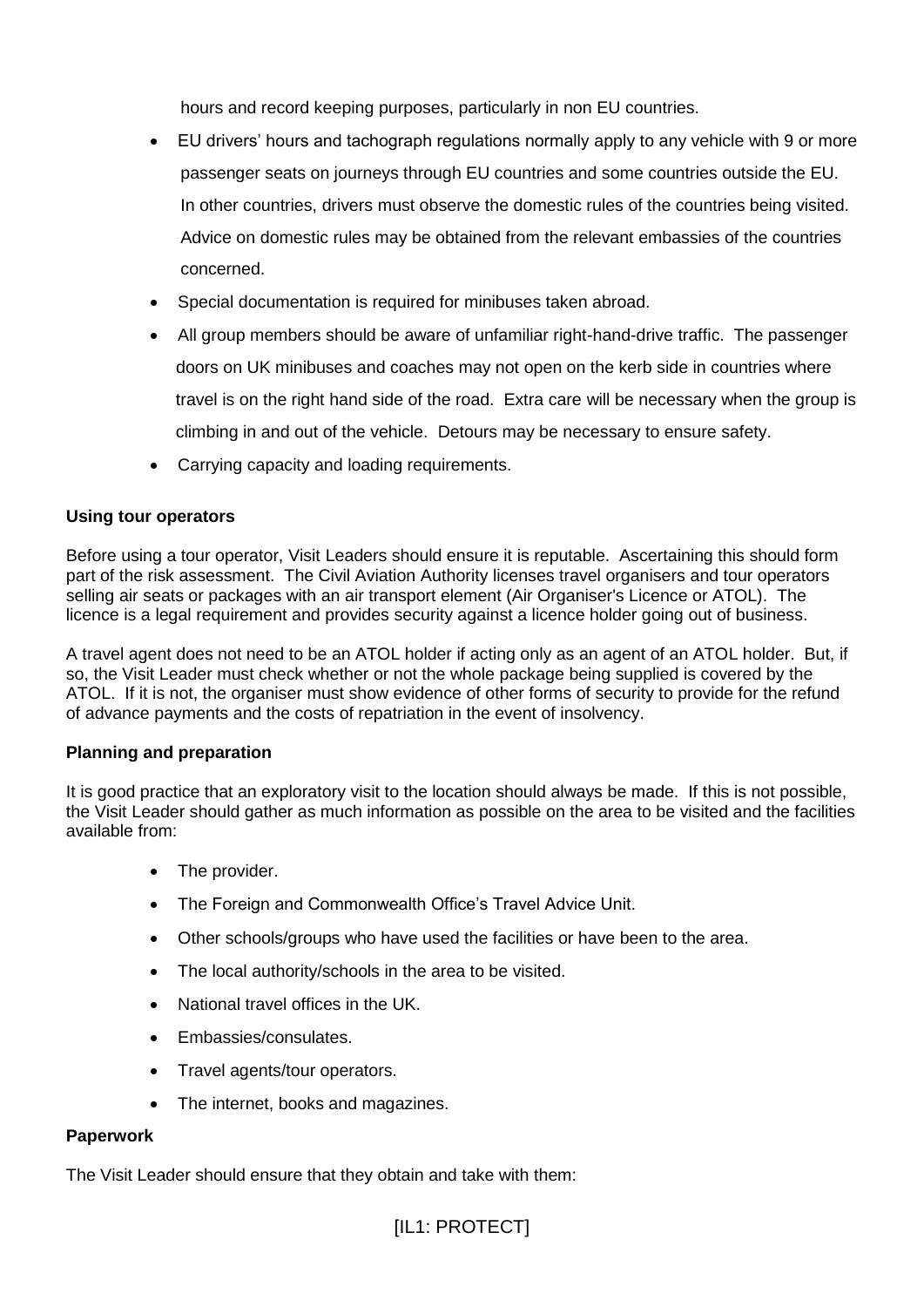- Travel tickets, passports and visas. It is also advisable to carry a separate list of the numbers of any travel documents/passports, and photocopies of all the group's documents in a sealed waterproof bag.
- A copy of the contract with the centre/hotel etc, if appropriate.
- Medical papers eg EHIC and significant medical histories.
- Parental consent forms and permission for Visit Leaders to authorise emergency treatment on parental behalf.
- The phone numbers and addresses at home and in work, of the Head Teacher/Manager and of the home based contact.
- The names of parents and the addresses and telephone numbers at which they can be contacted (home and workplace).
- Copies of a list of group members and their details.
- Details of insurance arrangements and the company's telephone number.
- The name, address and telephone number of the group's accommodation.
- Location of local hospital/medical services.

The Visit Leader may wish to ask parents for passport size photographs of the young people. It might be useful to have photographs of the adults in the group as well.

## **Information retained at the school/centre**

Full details of the visit should be retained at the school/centre while the visit is in progress. This should include:

- The itinerary and contact telephone number/address of the group.
- A list of group members and their details.
- Contact names, addresses, telephones numbers of the parents and next of kin.
- Copies of parental consent forms.
- Copies of travel documents, insurance documents, medical papers.
- A copy of the contract with the centre/hotel etc, if appropriate.
- LA emergency contact numbers.

It is the Head Teacher's/Manager's responsibility to ensure that this information is available at all times. This is particularly important if the visit takes place when the school/centre is closed.

## **Emergencies**

The Visit Leader must ensure that all members of the group know what action to take if there is a problem.

The Visit Leader and supervisors should know where the nearest British Embassy or Consulate is located and their telephone numbers. Depending on the age of the participants, it may be appropriate to ensure that they have this information to hand.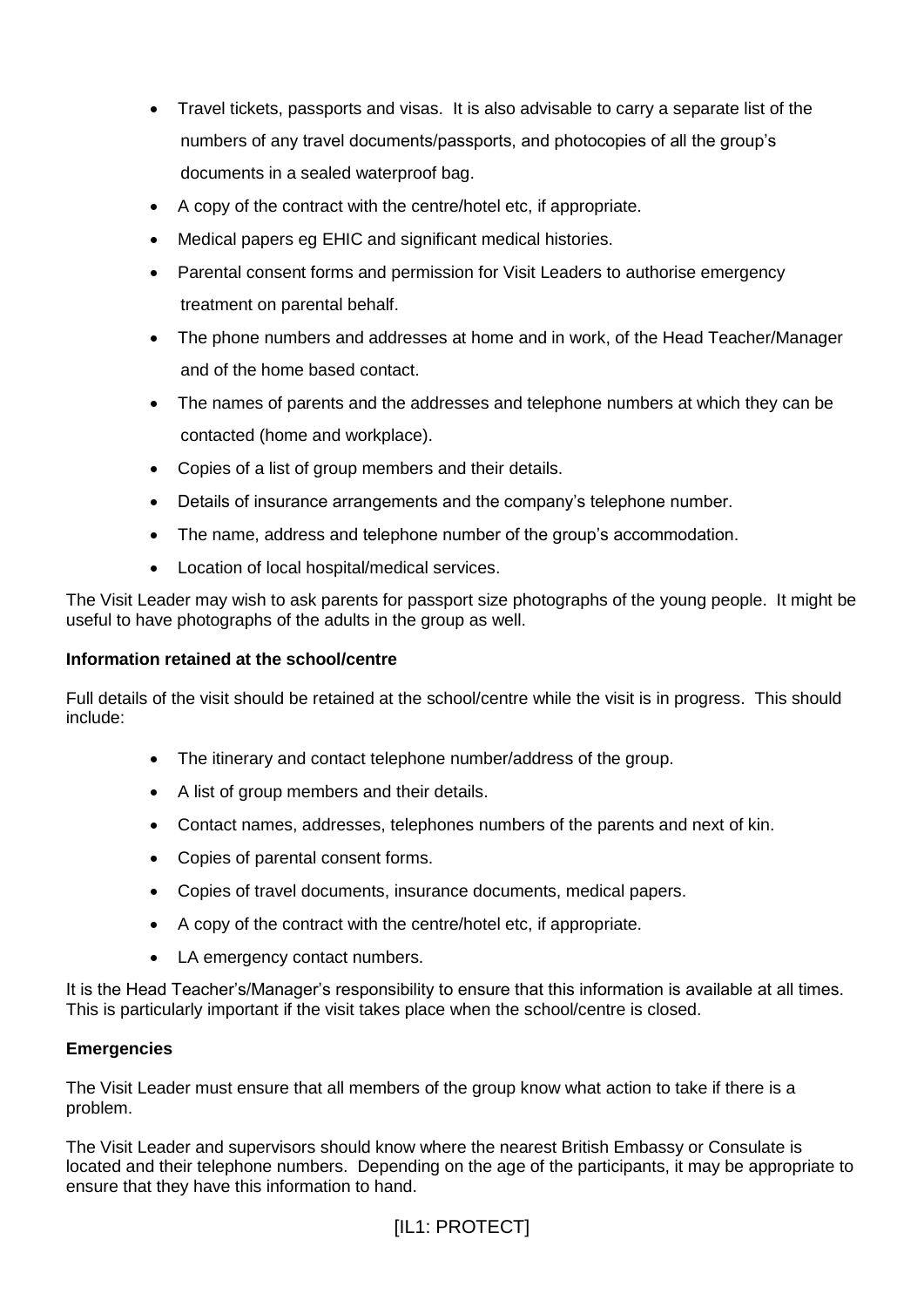It is advisable to have a staff member/contact at home with a valid passport, who could go to the area being visited to provide support to the group in the event of an emergency.

For further information, users of the guidance are recommended to read the OEAP NG document: *["Overseas Visits"](http://oeapng.info/downloads/all-documents/).*

## *In addition to the information in the above document, Sandwell MBC requires that at least two adults are Teachers or Senior Youth Workers.*

#### **Exchange visits**

The success of an exchange visit largely depends on good relationships and communications with the partner school/centre.

Individual school/centre exchanges differ from other visits abroad in that young people will spend most of their time with host families and are, therefore, not always under the direct supervision of staff. Host families will not be subject to English law.

For further information, users of the guidance are recommended to read the OEAP NG document: *["Exchanges and Home Stays"](http://oeapng.info/downloads/all-documents/).*

## **29. Extended Services Activities**

Where the document refers to the signature of the 'Head Teacher', the application form should be expanded to accommodate the signatures of all Head Teachers with pupils engaged in the activity(ies).

It is good practice for CoOP Co-ordinators to undertake EVC training, and, where appropriate, Visit Leader training to inform and support their role in organising and co-ordinating activities.

For the purposes of delivering extended services, CoOPs should pay particular attention to:

- Out of hours fire procedures, including changed exit routes, fire marshal etc.
- Inclement weather (for more info refer to SMBC policy)
- Risk Assessment for activities indoors
- First Aid out of hours
- Accessible toilets
- Safe handling and storing of equipment
- Natural hazards e.g. fauna and water
- Alternative plan B and plan C
- Emergency contact, including who will contact you and how they will contact you.
- Locking up procedures
- Lone 'people' working
- Transport arrangements
- Accident and illness procedures
- Emergency procedures
- Nominated deputy leaders
- Checking for individual sensitive issues, for example access issues, parents picking up children.
- Understanding / knowing the group e.g. medical needs, behavioural requirements

#### **30. Children's Centres**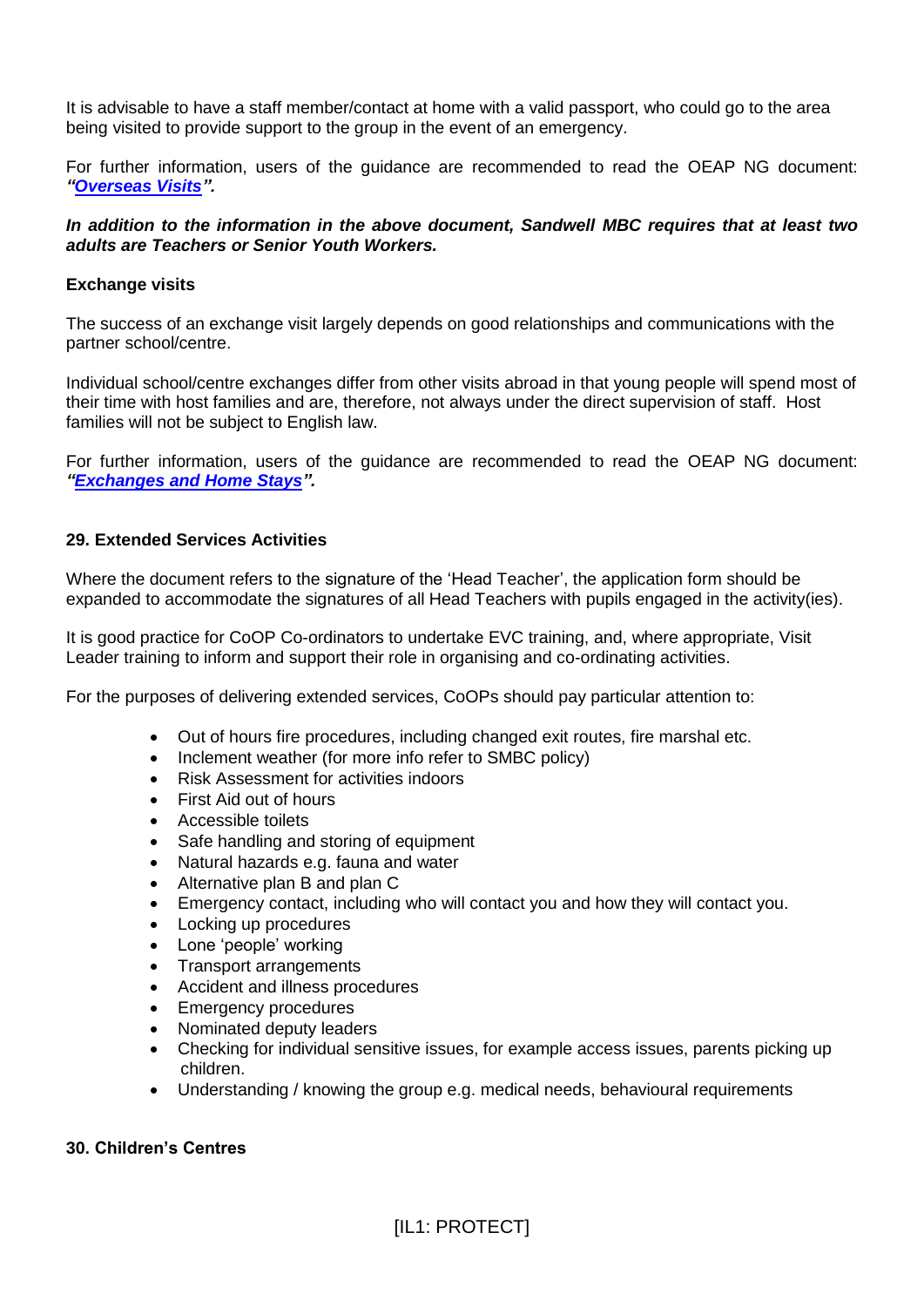**THIS SECTION RELATES TO CHILDREN'S CENTRES THAT ARE PART OF LOCAL AUTHORITY COMMUNITY SCHOOLS OR THOSE CENTRES THAT HAVE A SERVICE LEVEL AGREEMENT WITH SANDWELL EDUCATIONAL VISITS TEAM.** If you are a Children's Centre that the above does not apply to and you would like to follow this policy please contact a member of the Educational Visits Team on 0121 569 8152 to discuss this further.

It is acknowledged that these procedures relate to two main elements of the operation of Children's Centres which fall under the category of 'non-residential off-site activities':

a) Off-site activities by nursery, playgroup, crèche, where groups of children are being cared for by staff without their parents being present.

In these circumstances staff should:

- Add the visit to EVOLVE. This will automatically determine if the visit needs to have Local Authority approval.
- Utilise a One-Off Consent Form which can be used to cover regular local trips to parks etc or a Specific Consent Form for residential, adventurous or overseas visits.
- b) Off-site activities by the Centre where parents/carers accompany (and retain responsibility for) their child(ren).

In these circumstances the Centre will follow the procedures as noted in a) with the exceptions:

- Children should not go on these trips without their parent/carer. On rare occasions where it is deemed appropriate due to the individual circumstances a member of staff will be allocated to that child and will not form part of the general staffing of the trip.
- Staff should not take their own child on such trips.
- Volunteers who take their own children on trips cannot be counted as part of the general staffing.
- Where parents are participating in trips they should complete a consent/contact form so that leaders have basic information.

## **31. Sandwell Residential Education Service Centres**

The information in this section is relevant to Plas Gwynant, Ingestre Hall, Frank Chapman Centre, Edgmond Hall and Malthouse Outdoor Activity Centre only.

Because these centres are owned and run by Sandwell MBC and staffed by Sandwell employees, some of the usual checks and risk assessments will have been carried out or will be carried out by the centre staff. This means that the Visit Leader will need to liaise with the centre in order to check the division of responsibility. This will largely depend on the type of work and activities to be undertaken during the visit.

The Visit Leader can be assured that:

- All centre staff are appropriately trained to supervise children with regard to child protection procedures.
- All centre staff are appropriately vetted.
- That there will be no need to check the centre accommodation's suitability (if applicable).
- Any equipment provided by the centre will be suitable for the purpose.